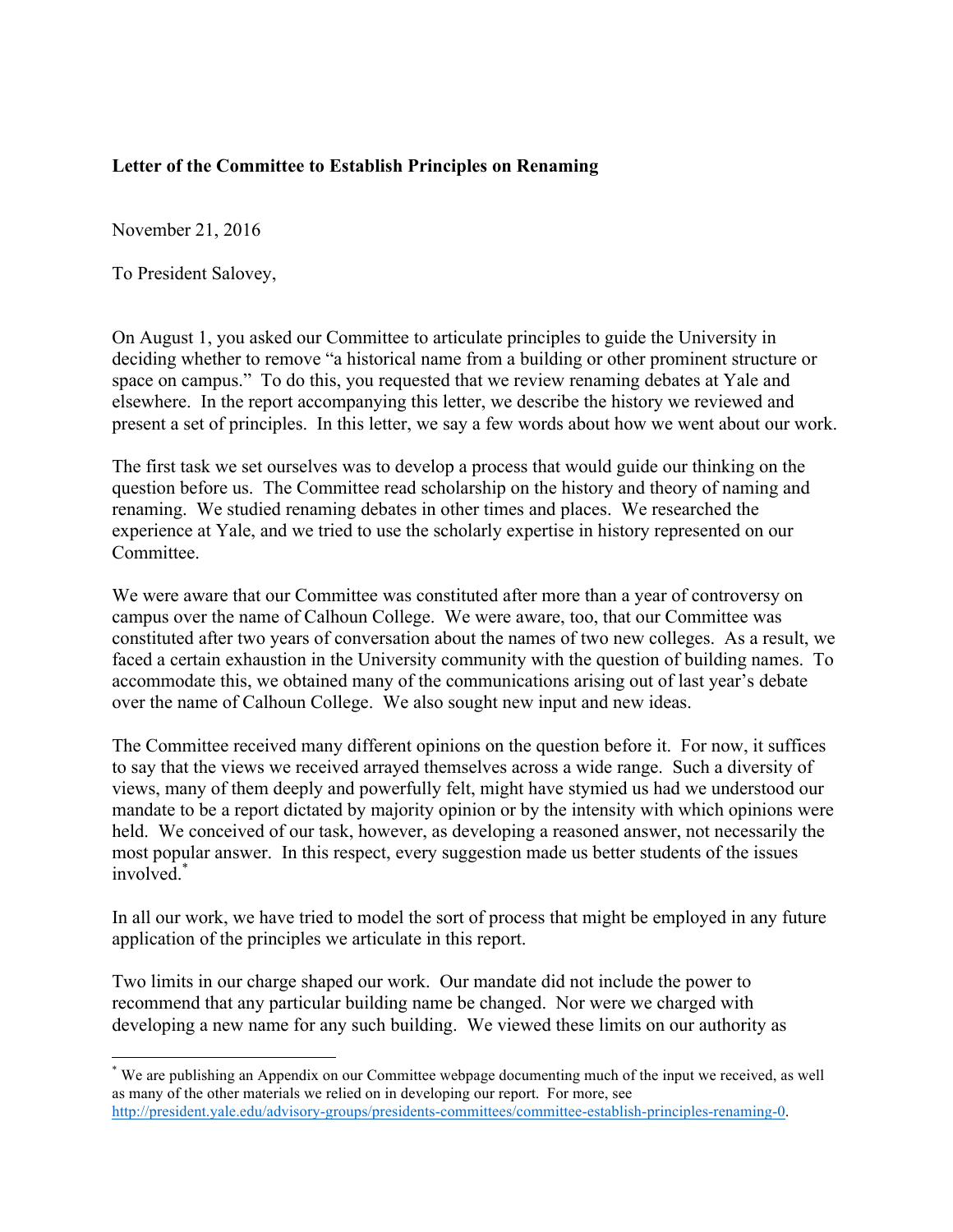felicitous rather than constraining. They gave us the freedom to deliberate on the problem of renaming in a light informed by the University's recent controversies, but not unduly influenced by them.

We adopt the report and its principles unanimously.

John Fabian Witt (chair) *Yale College '94, '99 J.D., '00 Ph.D., Allen H. Duffy Class of 1960 Professor of Law and Professor of History*

G. Leonard (Len) Baker, Jr. *Yale College '64*

Tom A. Bernstein, Esq. *Yale College '74, '77 J.D.*

David Blight (advisor) *Class of 1954 Professor of History*

Beverly Gage *Yale College '94, Professor of History*

Jonathan Holloway *'95 Ph.D., Dean of Yale College; Edmund S. Morgan Professor of African American Studies, History, and American Studies*

Lalani Perry *Director of Communications, Human Resources*

Dasia Moore *Yale Undergraduate, '18* 

Sharon Oster *Frederic D. Wolfe Professor of Management and Entrepreneurship; Dean, Yale School of Management (2008-11)*

Stephen Pitti *Yale College '91, Professor of History and of American Studies; Director, Center for the Study of Race, Indigeneity and Transnational Migration; Head of Ezra Stiles College*

Wilhelmina M. (Mimi) Wright *Yale College '86*

Wendy Xiao *Yale M.D./Ph.D. candidate (Neuroscience)*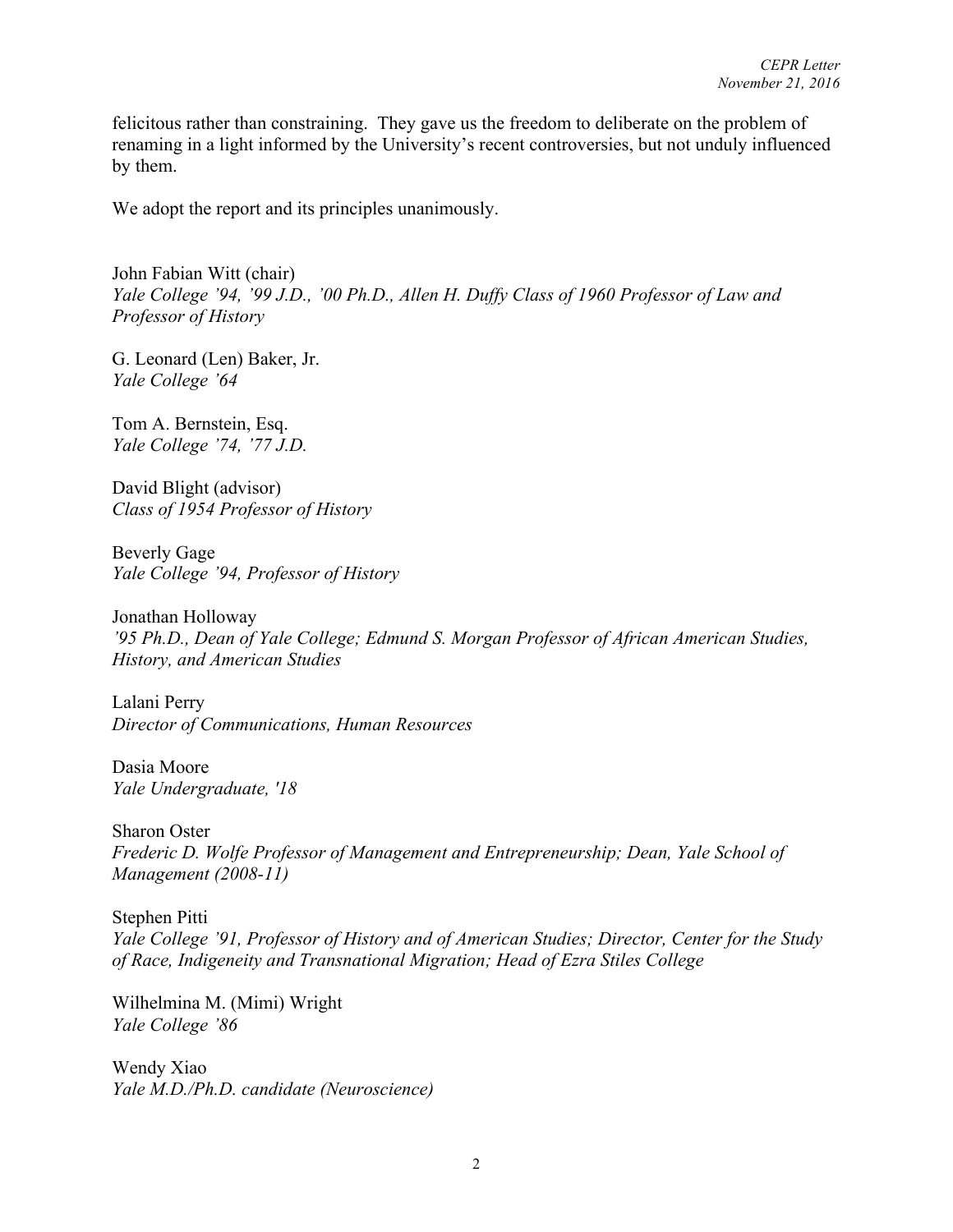### **Report of the Committee to Establish Principles on Renaming**

- **I. Values and Priorities**
- **II. Trials and Errors**
	- *A. The Calhoun naming question*
	- *B. The Committee's work*

#### **III. Names and Renaming**

- *A. Renaming around the country and around the world*
- *B. A renaming question at Yale*
	- **1. Calhoun at Yale and beyond**
	- **2. Calhoun on race and slavery**
	- **3. Naming Calhoun College**
	- **4. The Calhoun name and its discontents**

#### **IV. History and Mission**

- *A. Change in buildings and names on the University campus is not new*
- *B. The mission of the University*

#### **V. Principles**

*A. Presumptions: Renaming on account of values should be an exceptional event* 

*B. Principles to be considered: Sometimes renaming on the basis of values is warranted* 

*C. Decisions to retain a name or to rename come with obligations of nonerasure, contextualization, and process*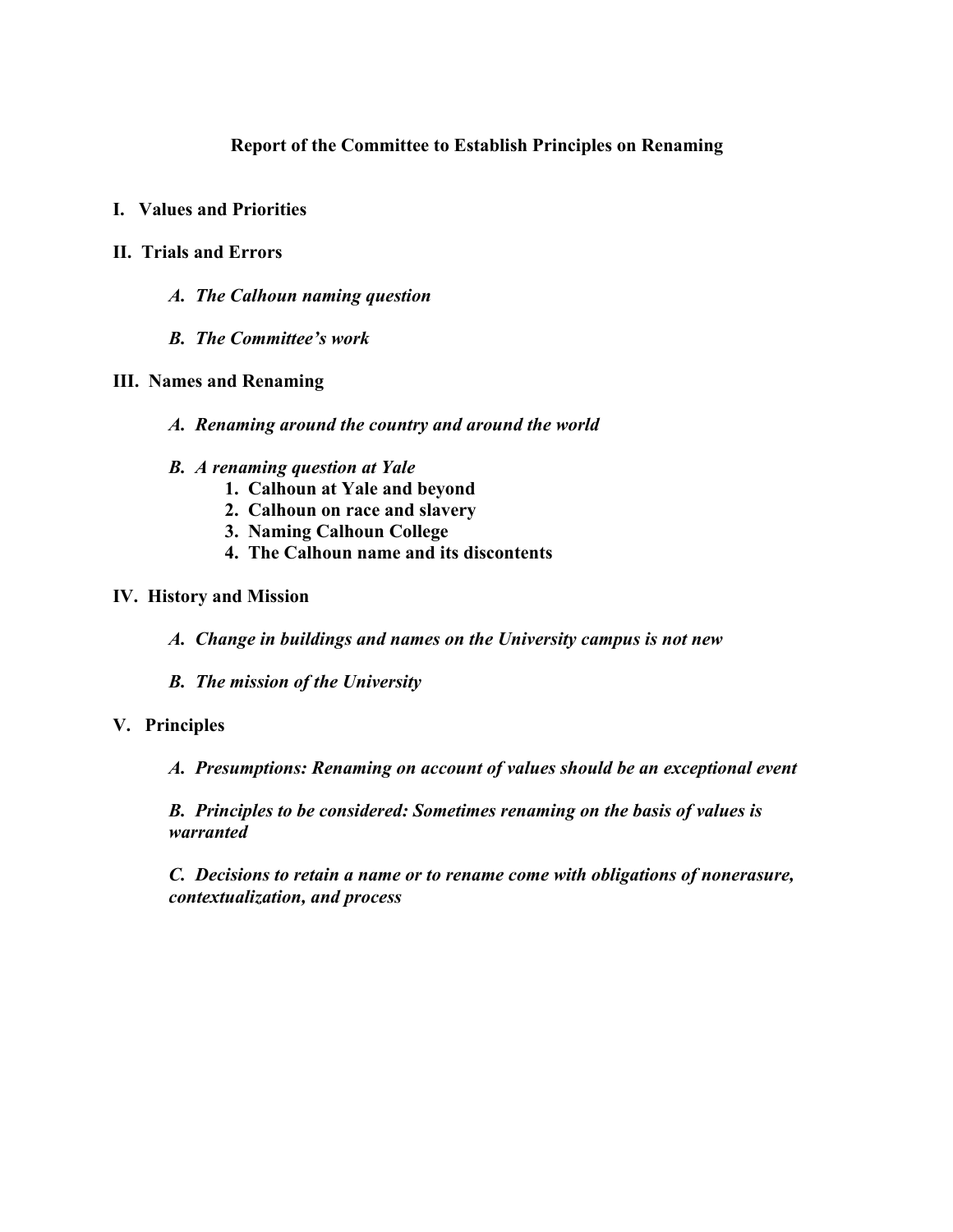### **I. Values and Priorities**

The central mission of a university is to discover and disseminate knowledge. So concluded a Yale committee chaired by C. Vann Woodward more than forty years ago. Its conclusions ring as true today as they did then.

History is one of the forms of knowledge at the core of the enterprise. To erase a university's history is antithetical to the spirit of the institution. Erasing names is a matter of special concern, because those names are, in part, a catalog of the people whom the university has thought worthy of honor. Removing such names may obscure important information about our past.

To change, however, is not always to erase. Indeed, change is indispensable in a University that has evolved over more than three hundred years. When Yale rebuilt its campus in the tradition of the medieval English colleges in the 1920s and 1930s, it did so as part of a forward-looking plan to train the leaders of the twentieth century. Five decades ago, the University began to increase the numbers of women and people of color as students, faculty, and alumni. This demographic transformation has been, and will continue to be, crucial in allowing Yale to advance the frontier of excellence in research and to train the leaders of the century to come.

A university's ongoing obligation is to navigate change without effacing the past. The imperative in addressing renaming questions is that the University align any building name change with the mission of the University, with its deep history, and with its promising future.

A posture of humility points the inquiry in the right direction. At a university as old as this one, those who occupy the campus today are stewards of an intergenerational project. Hubris in undoing past decisions encourages future generations to disrespect the choices of the current generation.

Ill-fated renaming has often reflected excessive confidence in moral orthodoxies. One need only consider twentieth-century regimes that sought to erase their own past in the service of totalitarian propaganda. The Soviet Union conducted aggressive renaming campaigns of a kind captured by George Orwell's dystopian novel *1984*, in which a so-called "Ministry of Truth" wrote and rewrote history.

Renamings, however, are not inevitably Orwellian. In 1784, the change in the name of Kings College to Columbia College, now Columbia University, did not improperly efface its history. (The crown remains an iconic symbol of the institution.) Nor did name changes in West Germany after the Second World War, or in Russia after the fall of communism, or in South Africa after Apartheid. In each of these settings, and in many more, name changes have combined renaming with preservation of the historical record.

Nearly twenty-five years ago, the late Robin Winks identified a critical distinction between liberal and illiberal alterations of historical monuments. Winks, the former master of Berkeley College, who served on the Yale faculty from 1957 to 1999, wrote that there are "two different concepts of history." In one conception, history is a record of things from the past that should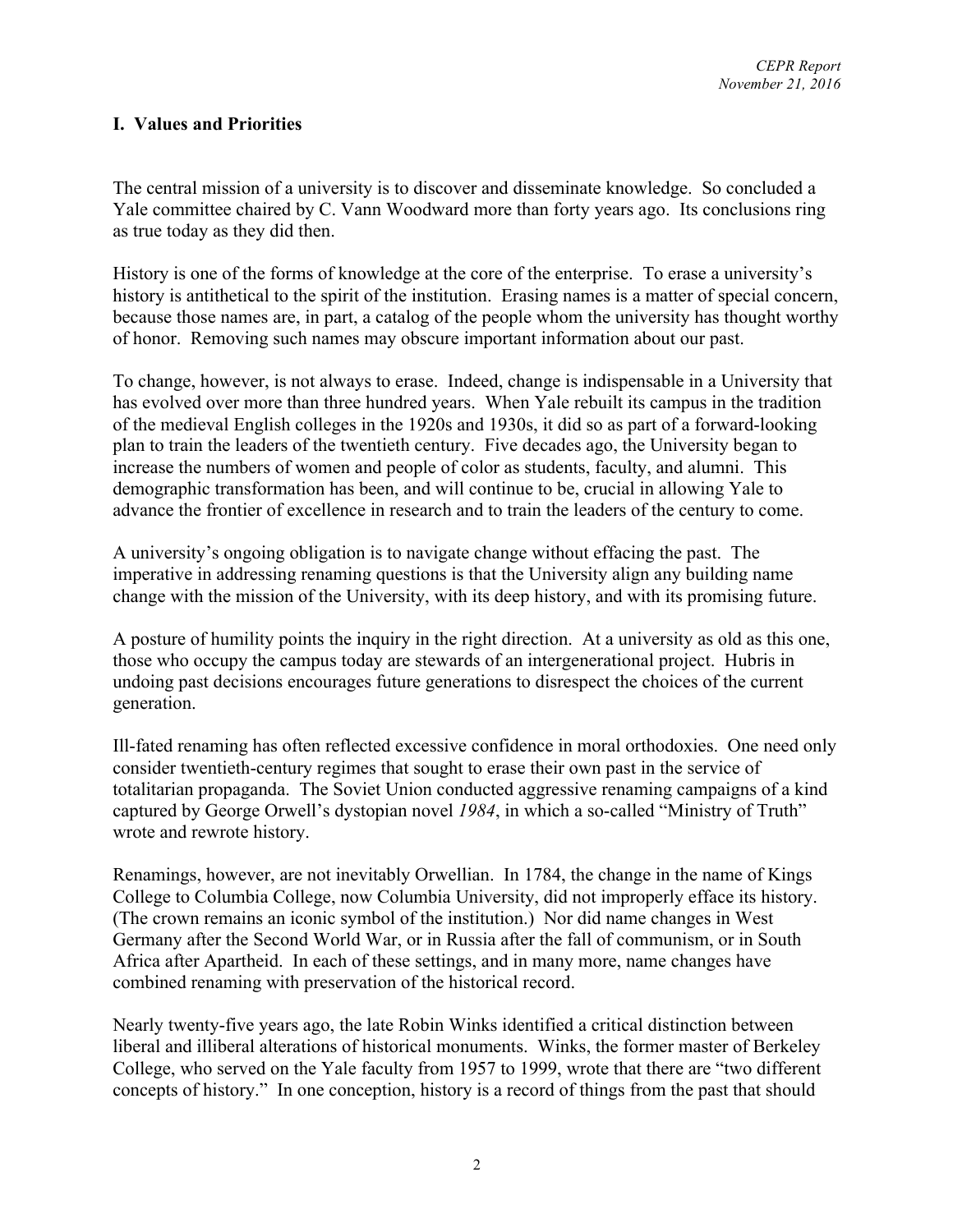not be forgotten. In this view, removing an item from the historical record is like lying; as Winks put it, such removals are akin to the work of the infamous "Great Soviet Encyclopedia," in which history became whatever the Party leaders wanted it to be at any given moment in time.

In a second conception, however, history is the commemoration and memorialization of the past. Commemoration, Winks noted, often confers honor and asserts pride. It can also convey mourning and loss. Either way, commemoration expresses values. In this second conception of history, a change in the way a community memorializes its past offers a way to recognize important alterations in the community's values.

Winks's distinction lies at the foundation of our thinking about naming and renaming. Both conceptions of history matter. A university ought not erase the historical record. But a great university will rightly decide what to commemorate and what to honor, subject always to the obligation not to efface the history that informs the world in which we live.

This last point directs us to one further observation at the outset. The University is rightly a guardian of academic freedom. This is so even when, and indeed especially when, academic freedom leads scholars and students, as Woodward put it, to "think the unthinkable, discuss the unmentionable, and challenge the unchallengeable." The names on the University's buildings, however, perform a different function. They do not mark the boundaries of permissible speech on campus. The decision to change a building name is emphatically not a decision to remove a book from a library, change the contents of a syllabus, strike an idea from a course discussion, or rule out a dining hall conversation. In its building names and its campus symbols, the University communicates values, confers honor, and expresses gratitude to those who have contributed to its mission. In other words, the University itself speaks through its building names. In its role as speaker, the University need not, and ordinarily will not, express the unthinkable ideas that it is obligated to protect and foster in its capacity as guarantor of the academic freedom of its faculty and students. To the contrary, when the University speaks, it chooses its message in light of its mission, just as it has chosen its messages for more than three centuries. One of the values the University rightly communicates is the importance of genuine inclusiveness for all those who will make it a leading center for research and teaching in the years to come.

## **II. Trials and Errors**

#### *A. The Calhoun naming question*

The events precipitating our Committee commenced in August, 2015, when President Peter Salovey's Freshman Address took as its central topic the horrific, hate-filled killing of nine African Americans at a prayer service earlier that summer at the Emanuel African Methodist Episcopal Church in Charleston, South Carolina. The murders, which were committed by a young white man who surrounded himself with symbols of white supremacy, launched a national conversation on the meaning of such symbols. The State of South Carolina removed the Confederate battle flag from its capitol grounds, where it had flown since 1962, when it was raised in the midst of controversy over racial desegregation.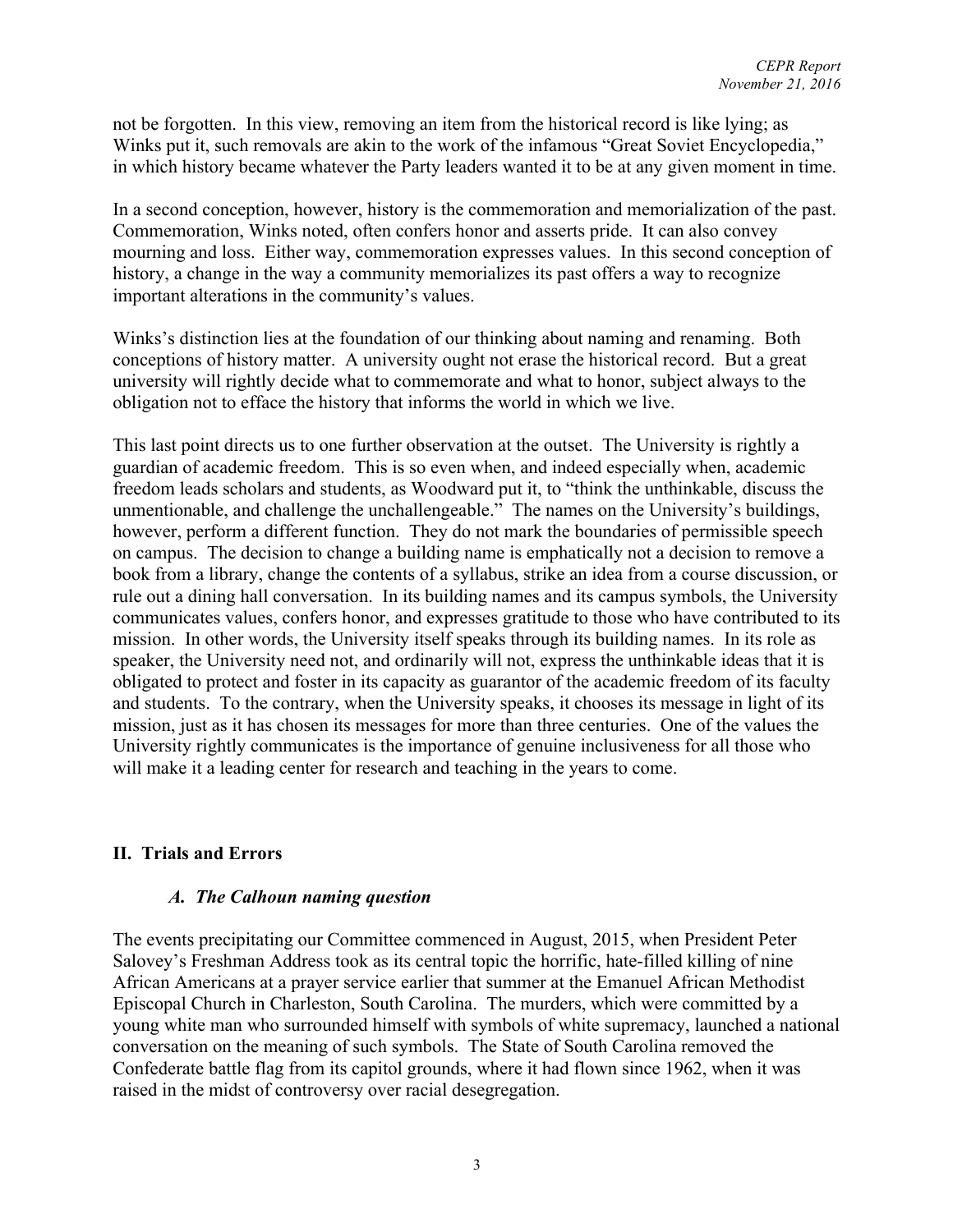In his address, President Salovey asked the assembled freshmen to consider what the Charleston shooting had to do with Yale. One in twelve freshmen in the audience, he observed, had been assigned to a college named for John C. Calhoun, a principal architect of Southern secession and a crafter of what the President called "the most powerful and influential defense of his day for slavery." Indeed, although the President did not mention it, the Emanuel African Methodist Episcopal Church in Charleston is on Calhoun Street, and the killings there took place a block from the city's 80-foot high monument to Calhoun and his legacy. Calhoun, President Salovey explained, connected the Yale campus to "white supremacy and slavery." The President raised the prospect of renaming the college. But he explained that renaming was not so simple. It would be dangerous, President Salovey warned, to judge the past by present day standards, or "to efface or distance ourselves from our own history." The campus, he reasoned, would need to "give careful consideration" to the criteria it should use in reviewing a name associated with such a historical figure. Like South Carolina, he concluded, Yale would need to have its own "difficult conversation" about history.

With President Salovey's address, Yale opened a webpage titled "An open conversation," which gave community members the opportunity to share their views on whether to change the name of Calhoun College. A series of campus events on the topic followed, a number of them held in Calhoun College itself. In November, during a period of student protest, a coalition of student groups listed the renaming of Calhoun College among its aims and called for the University to rename the college (and the two new residential colleges now under construction) for people of color. In January, Senior Fellow Margaret Marshall of the Yale Corporation held two open forums, as well as a session for Calhoun College students in particular. That same month, Calhoun College took three portraits of its namesake down from its walls, including one that had hung prominently in the dining hall. The college also replaced its ceremonial mace, which had been John C. Calhoun's cane, with one made from a tree that once stood in the college courtyard.

In late April, President Salovey announced that Calhoun College's name would be retained. The president reasoned that Yale has obligations of teaching and learning, and concluded that renaming would "obscure[] the legacy of slavery rather than address[] it." "Erasing Calhoun's name from a much-beloved residential college," he explained, risked hiding the University's past, "downplaying the lasting effects of slavery, and substituting a false and misleading narrative" that "might allow us to feel complacent or, even, self-congratulatory."

Reactions to the Calhoun decision were swift and varied. Off the campus, many applauded it as a courageous refusal to give in to the fashion of "political correctness." Two thirds of the 350 Yale alumni responding to an unscientific *Yale Alumni Magazine* poll supported the decision.

On campus, opposition to the decision was pronounced. A faculty member's *New York Times* opinion essay two days after the announcement called the decision "a grievous mistake." Another faculty member wrote the president to ask how he would feel about a college named for Joseph Goebbels, the Nazi propagandist. The *Yale Daily News* called it "our missed opportunity." Hundreds of students staged a renaming ceremony on the Cross Campus Green for what they described as "the college formerly known as Calhoun." At a May 5 meeting of more than 200 members of the Faculty of Arts and Sciences, faculty expressed grave disappointment.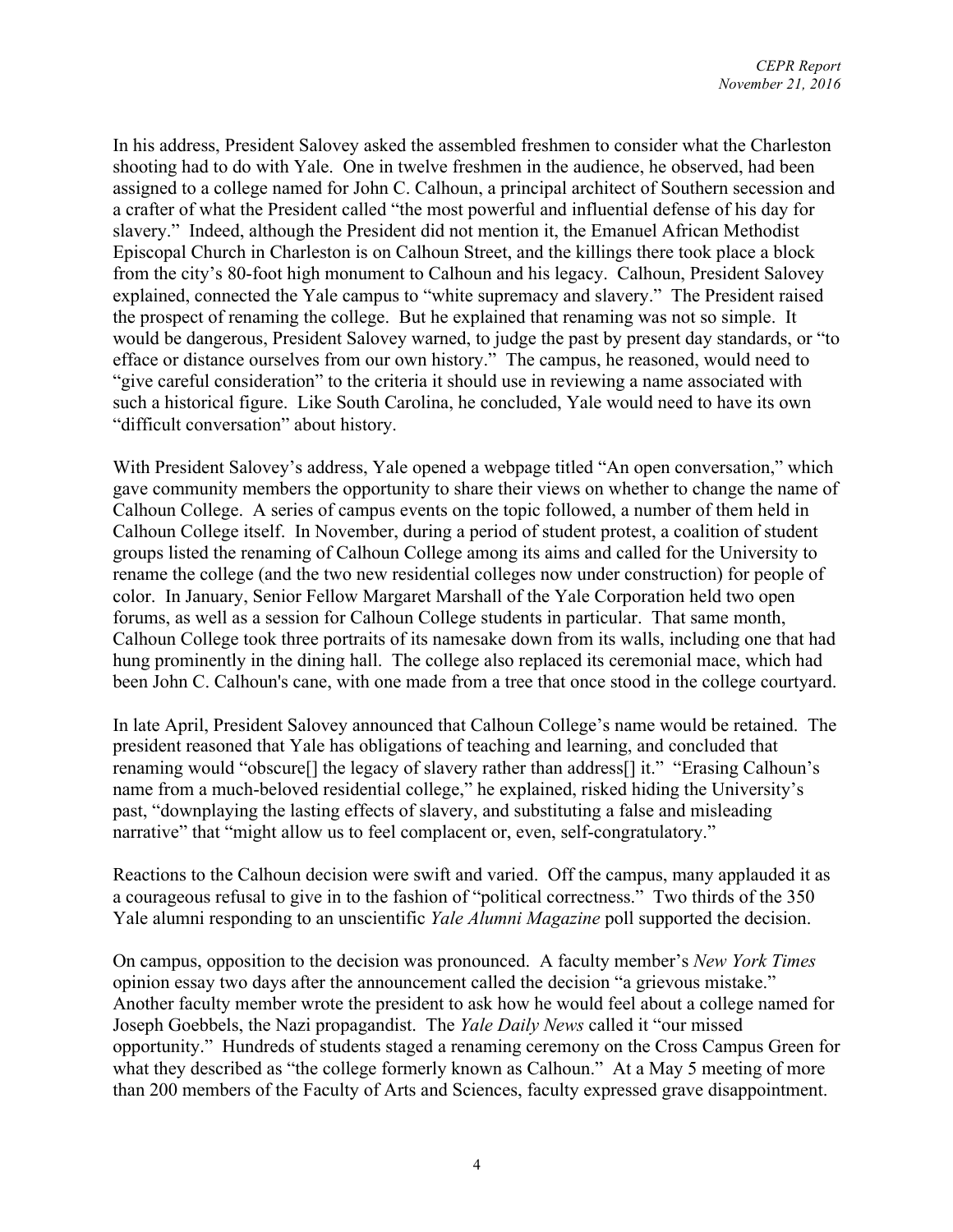National press associated Yale with racism; "Yale Will Keep Name of a White Supremacist on a College," read the *New York Times* headline.

By the end of May, an open letter calling on President Salovey to reverse his decision on Calhoun had garnered 396 faculty signatures in the Faculty of Arts and Sciences (FAS), including 335 of the roughly 650 FAS tenured or tenure-track faculty from an array of departments and disciplines. The letter endorsed the president's goal of addressing the complexity of the University's history. But it asserted that the name of a residential college also confers honor on the namesake. The letter noted, too, that residential college names at Yale shape the student community in a distinctive and lasting manner. Around the same time, the Faculty of Arts and Sciences Senate voted 18 to 1 to submit a letter to President Salovey "strongly request[ing]" that he reconsider his decision.

Two months later, President Salovey sent a letter to the Yale community. "[I]t is now clear to me," he wrote, "that the community-wide conversation about these issues could have drawn more effectively on campus expertise." The University, he said, "would have benefited from a set of well-articulated guiding principles according to which a historical name might be removed or changed." Accordingly, President Salovey appointed our Committee and asked us to return once more to the renaming question.

## *B. The Committee's work*

Our Committee's charge asked us to review the experience at Yale and at other institutions and to develop principles for how renaming questions should be resolved.

In order to gain perspective, we read and discussed material from the literature on the history and theory of naming and renaming. We made careful examination of renaming controversies at other institutions and in other places. We spoke with decision-makers at a number of the universities that have taken up questions about naming and campus symbolism over the past several years. At the end of September, we held meetings and a public forum with leaders at Georgetown University, Harvard Law School, Princeton University, the University of Richmond, and the University of Texas at Austin. Each of these universities has grappled with its own distinctive questions of naming and memorialization, but such questions have had some similarities to the naming issue here at Yale.

We studied Yale's own renaming controversy, too. Working with the University's Chief Research Archivist and the Head of the University Archives, and with the help of graduate student research assistants versed in working with manuscripts, we combed the University's archival collections to learn about the processes by which the University has selected names for its buildings, and about the meanings those names have taken on in subsequent years. Our aim was to ensure that the Committee made every effort to understand the many facets of the question before us.

We also gave members of the Yale community an opportunity to share their views about the principles that ought to apply to renaming questions.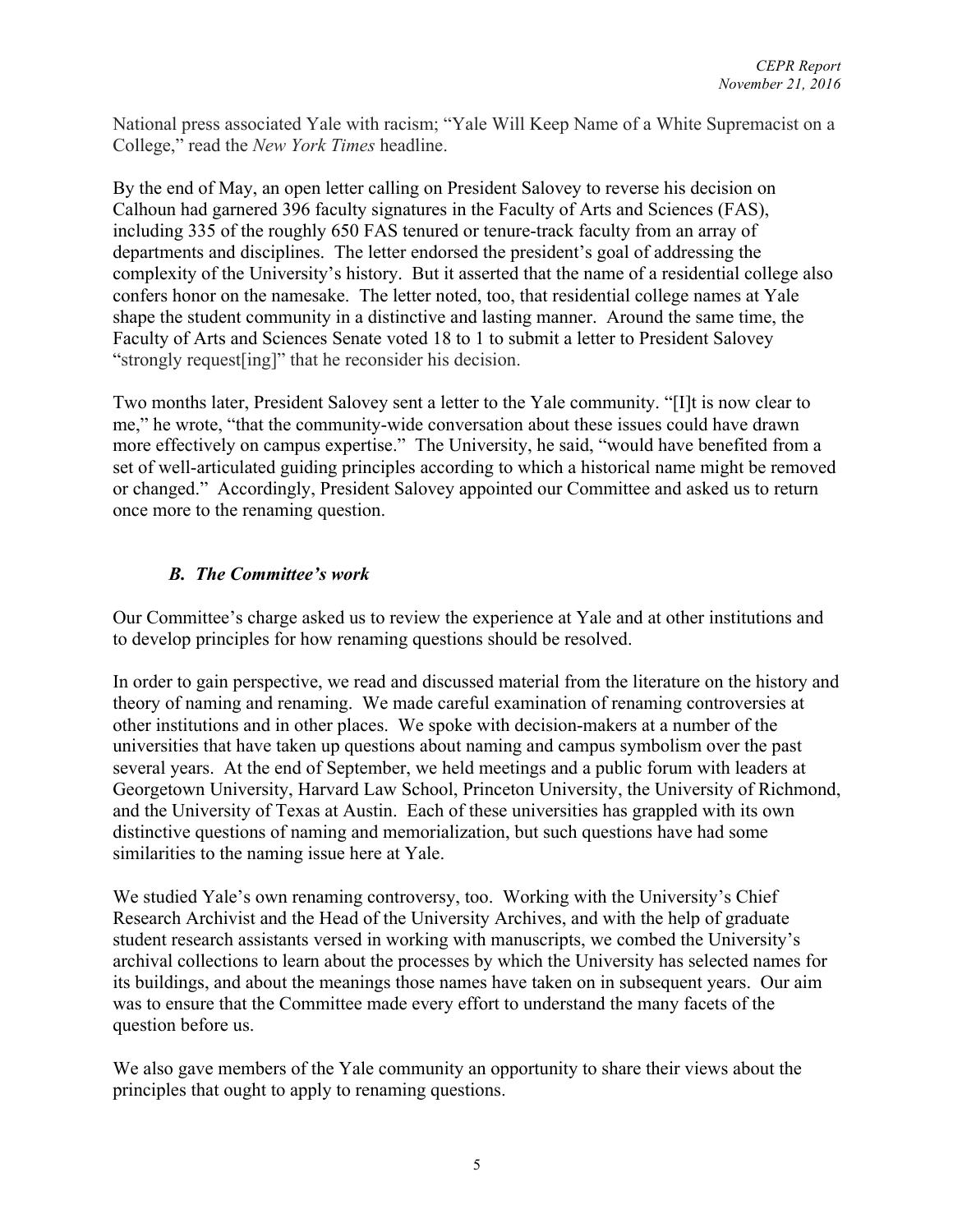The committee hosted a webpage on the Yale University website that gave interested parties the chance to submit comments. As of the date of this writing, more than 300 comments have come to the Committee through the website, including comments from alumni, faculty, staff, and students, and from some with no formal Yale affiliation at all. The Association of Yale Alumni graciously agreed to reach out to its membership and invite comment. The chair of the Committee also met with several groups of alumni during the course of the fall semester.

On campus, we held meetings with undergraduates as well as with students in the graduate and professional schools. We made presentations to, and solicited input from, groups from the Faculty of Arts and Sciences and reached out to the staff of the Yale College Dean's Office, including the directors of the campus cultural centers. We contacted the deans of each of the graduate and professional schools at the University and held meetings or listening sessions in conjunction with those deans at several of the schools. We also created outreach efforts specifically designed for Yale employees.

We received a wide array of ideas through each of these channels. At one extreme, some members of the community insisted that the best principle would be a rule of no renamings at all, under any circumstances. At the other pole, some interlocutors suggested that building names ought to change according to a regular schedule, perhaps every fifty years. One commenter suggested that the University should alter the name of one building on campus each year. The idea behind such suggestions was that the campus might constantly update to reflect its current values.

No part of the University community spoke with a single voice. Alumni expressed a wide diversity of views. Many alumni of Calhoun College, for example, told us of the feelings of camaraderie they had experienced around the name of their college. Calhoun alumni who reported these sentiments expressed differing views on the future of the name. Some noted that as students they had barely known who John Calhoun was, let alone associated the college name with a theorist of white supremacy; for them, the name designated their residential college and little more. Others, including some African-American alumni, recounted being critical of the Calhoun legacy, but nonetheless said that they had not advocated a change in the name; they reported that the name had served as a useful reminder to them of the history of slavery and discrimination. Still other Calhoun alumni, especially but not exclusively from recent years, reported that even though they had been Calhoun College students, they believed strongly that the name of their college should change. It was embarrassing and offensive, they said, to continue to honor Calhoun; moreover, they contended, the name Calhoun ought not serve as a symbol around which Yale asks its students to form community.

It is fair to say that, on balance, alumni were more skeptical than other parts of the University community about the prospect of renaming. Many voiced a deep reluctance to evaluate people in the past by contemporary standards. A persistent thread in comments from alumni was the concern that renaming was tantamount to rewriting history, and that the push to rename buildings on the basis of objections to their namesakes was a dangerous form of "political correctness." Renaming, many alumni insisted, is part of a broader trend in which exaggerated claims of emotional harm are used to create taboos that stifle normal campus discourse. Some such alumni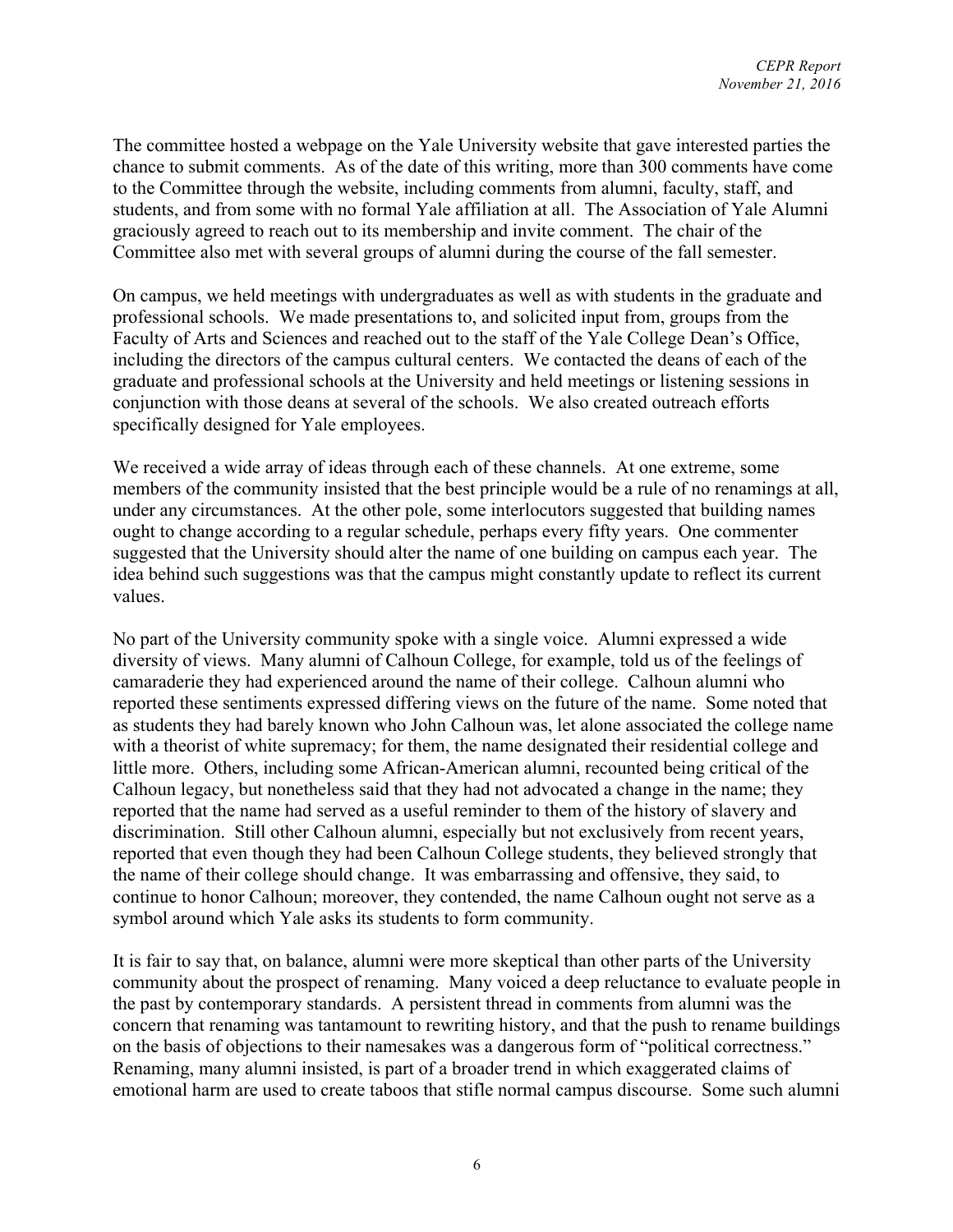viewed our Committee with derision and scorn. They contended that if the University were to change the name of Calhoun, it would create a "slippery slope" down which many other building and residential college names would slide. Even the name of the University might have to change, they warned. After all, Elihu Yale served as the governor of an East India Company colony that engaged in the slave trade at the end of the seventeenth century.

We heard a diversity of views from students, as well, undergraduate and graduate students alike. Some expressed the kinds of concerns that alumni articulated; renaming, such students worried, might lead to ongoing controversy over symbols when the University's energies were better spent elsewhere. Of the students who communicated with us, however, the balance tipped toward principles that favored renaming. Many students focused attention on the relationship between a namesake's beliefs and the University's professed values of community and inclusiveness. Some students urged a broad principle of renaming whenever a namesake was found to have engaged in conduct that is immoral by contemporary standards. Many more students called for renaming when a building's namesake pioneered a practice or idea that is deplorable by current standards, or took a leading role in preserving such a practice or idea.

Some students said that the Calhoun name was emblematic of a more general phenomenon of racial oppression and injustice at Yale. Such students stated that they see a pervasive white supremacy around the campus, in everything from the portraits that hang on walls, to the racial composition of the faculty, to the courses offered in the classrooms.

Faculty and staff expressed strong views as well. Faculty members touched upon many of the themes that appeared in the reactions of alumni and students. Several faculty members raised concerns about the effects of Calhoun College's name on the reputation of the University and on the ability of the University to recruit excellent scholars. Some faculty raised concerns about the erasure of history. Others noted that this risk could be ameliorated by substituting different ways of remembering the past; they also offered skepticism about the idea that the residential college names have helped students learn about history. At least one asserted that to keep a name on the theory that it will serve as a teaching tool is condescending toward those students who know the history, as well as to the faculty who already teach about the history in their classrooms.

Some of the most valuable faculty ideas drew on areas of scholarly expertise. Scholars of cultures around the world wrote to share with us different ways in which renamings, for good and for ill, have symbolized change. Psychologists shared with us the findings of a literature on the effects of salient stereotypes on academic performance. Linguists brought to our attention the ways in which names can function as signals of affiliation and exclusion. Philosophers drew careful distinctions among ways of remembering.

Members of the University staff conveyed a number of different views, too. Some Yale staff expressed deep skepticism about any effort to rename buildings. Other staff members, including those who sought us out from Yale Hospitality and the dining halls, urged us to take into account the meaning for them of working in and being identified with a building that honors someone whose life was so closely connected to the institution of slavery. They asked us to consider what it said about the institution's values and reputation to retain such a name. Some of them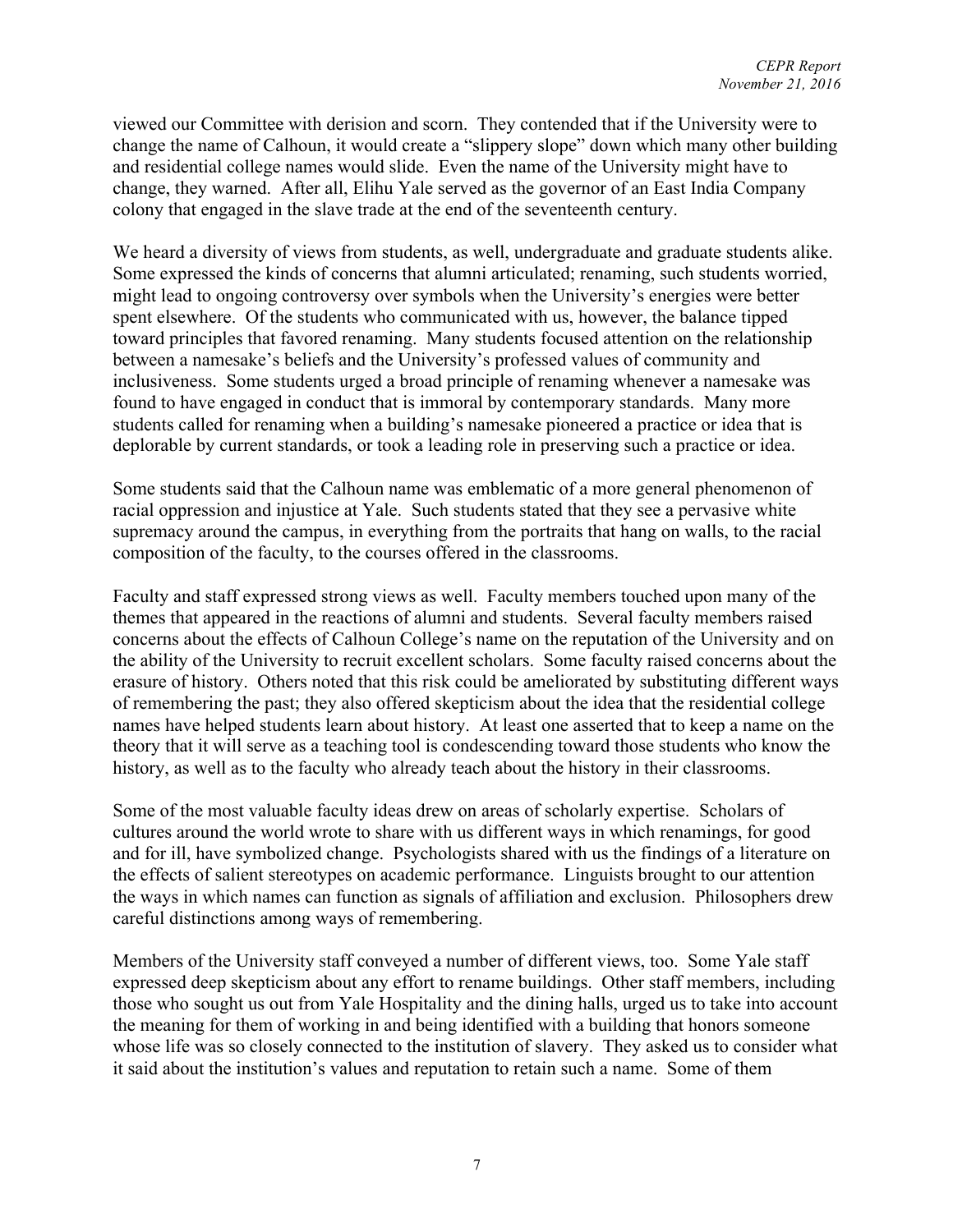expressed solidarity with a dining hall worker in Calhoun College who in June used a broom to break a stained glass window depicting two slaves carrying cotton.

Three themes were touched upon by voices from a number of different parts of the Yale community. First, many alumni, faculty, staff, and students distinguished between different kinds of spaces on the campus. Residential or community spaces, such commenters argued, ought to be considered with particular care. Relatedly, many observed that residential college names were distinctive because the University assigns students to colleges and encourages them to identify with the college names in everything from the shirts they wear to the songs they sing and the intramural athletic teams on which they play.

A second theme voiced by many was that a special problem arises when the offense given by a particular name is not evenly distributed across the demographic diversity of the campus. A building named after someone whose legacy is connected to white supremacy or misogyny, commenters reported, places burdens on some groups more than others. Accordingly, a number of interlocutors urged us to take into account unequal effects on different campus groups.

Third, voices from virtually every part of the community urged the University to establish a clear process for applying the principles on renaming a building.

As we worked, protests against the Calhoun name took place on a weekly basis. Each Friday during the fall term, community members organized protests outside Calhoun College, demonstrating outside the college gate on Elm Street and offering their own proposed new names for the college. At the end of October, a group of community organizations identifying themselves as the Change the Name Coalition sponsored a rally on the New Haven Green, which ended with approximately 200 people in Beinecke Plaza.

We would be remiss if we did not observe that some of the input from members of the University community produced challenging and difficult conversations. One theme, however, emerged as a source of inspiration for our Committee. Running through many comments we received was widespread agreement that the University can and should aim to be diverse and inclusive in a way that emphasizes its traditions of excellence and does not efface the institution's history. With these values in mind we took up the study of renaming issues at other universities and on our own campus.

## **III. Names and Renaming**

#### *A. Renaming around the country and around the world*

The current round of controversies over university building names and symbols in the United States arguably began at the University of Texas in 2010. Research by a faculty member concluded that the Simkins Residence Hall had been named after an active Ku Klux Klan member. Moreover, it had been named in the weeks immediately following the U.S. Supreme Court's decision in *Brown v. Board of Education* in 1954. The Texas Board of Regents changed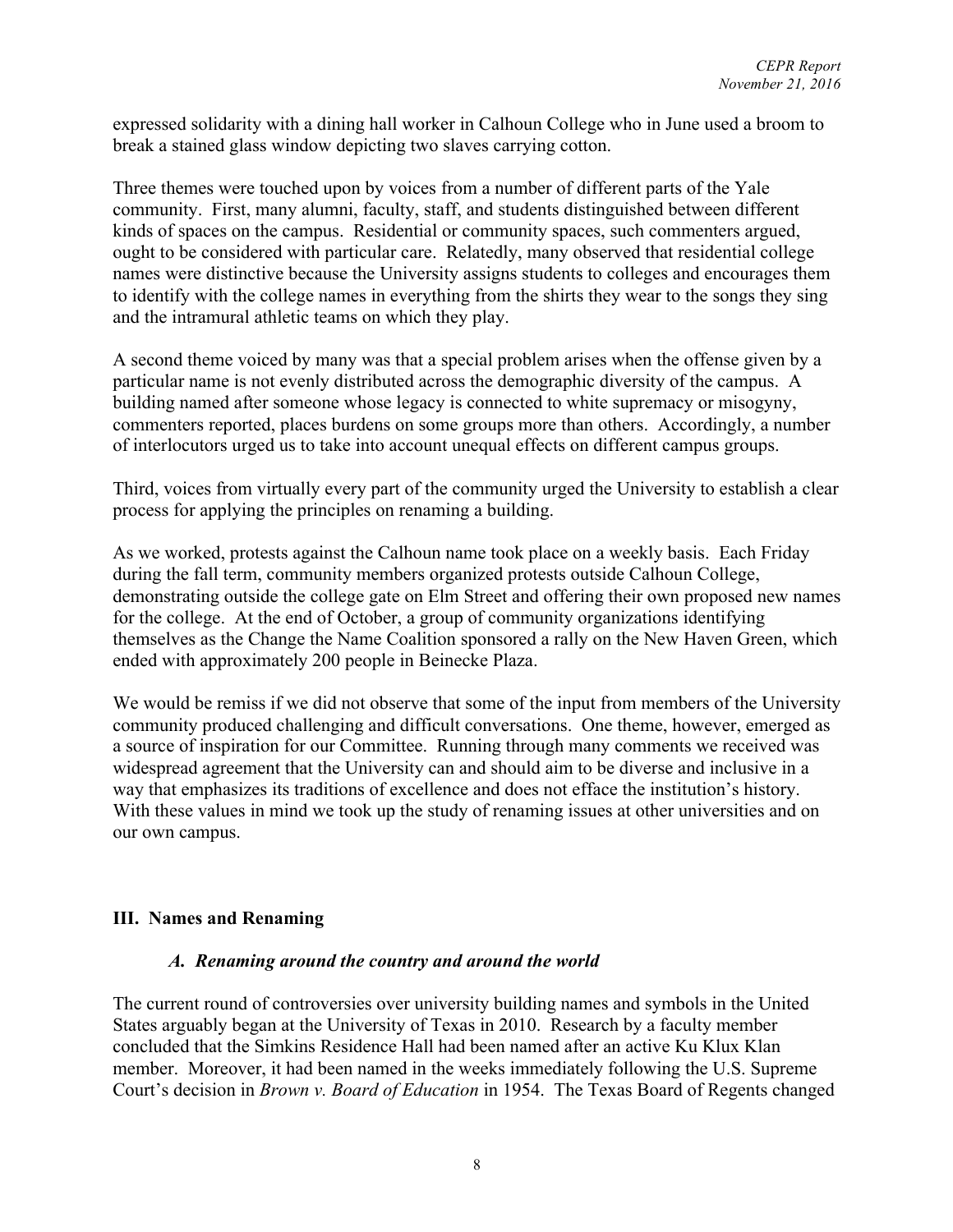the building's name. Since then, buildings associated with white supremacists and Klan members have been renamed at institutions such as Duke University (2014), the University of North Carolina at Chapel Hill (2015), and the University of Oregon (2016).

In late 2015, Georgetown University changed the names of two buildings that had been named for university leaders who sold 272 slaves in 1838 and used the proceeds to finance the modern Georgetown University. Around the same time, Princeton students challenged the name of the university's Woodrow Wilson School on the basis of Wilson's views on race and his support for racial segregation in his roles as president of Princeton and president of the United States. In the spring of 2016, after several months of study, a committee of Princeton trustees decided to retain the name, but also made commitments to tell the unvarnished story of Wilson's history and to diversify the names of campus buildings. Shortly thereafter, Stanford University initiated a study of its own relating to its campus's use of the name Junipero Serra. Serra, a Catholic missionary, was canonized by the Catholic Church in September 2015. But his history among Native Americans of the Pacific coast is complex and controversial.

Symbols and monuments on campuses have also come under challenge. This past spring, the fellows of the Harvard Corporation adopted the recommendation of a Law School committee that the Harvard Law School's shield be dropped because its image of three sheaves of wheat was designed after the crest of Isaac Royall, Jr., a slaveholder in Antigua and Massachusetts. A vigorous dissent advocated seizing the open-ended meaning of the shield's wheat sheaves and imbuing them with a different significance; the shield, urged the dissent, might recognize the slaves who worked on the Royall plantations, as well as the many civil rights lawyers from Harvard Law School who in more recent years have worked to eradicate the legacy of slavery. The University of Texas at Austin relocated, but did not remove, a statue of Jefferson Davis, the president of the Confederacy. Amherst College kept its college name, but dropped its "Lord Jeff" mascot, named after Lord Jeffrey Amherst, whose association with smallpox-infected blankets in warfare against Native Americans made the mascot a divisive symbol.

In recent years, similar controversies have developed on campuses around the world. In early 2015, students at the University of Cape Town protested a statue of Cecil Rhodes, the British imperialist at the turn of the twentieth century. The university removed the statue, and later renamed a hall named for a second British colonial figure. Under the name "Rhodes Must Fall," the protests moved to Oxford University, where they challenged a statue of Rhodes on the façade of Oriel College. After inviting views from the College community and wider public on the topic of the statue, Oriel College ultimately decided to retain it and is now looking to provide a clear historical context to explain why it is there.

These campus controversies have features in common. Yet each episode has had its own distinctive dimensions. At Texas, Simkins Hall was named just as the university launched a massive effort to evade the legal mandate of desegregation. Duke's hall played little role on campus and was scheduled for demolition soon anyway. At UNC, a committee of trustees discovered that their early twentieth-century predecessors had named the hall specifically to honor its namesake's participation in the Klan. Princeton's Woodrow Wilson controversy featured the name of the man who had built the modern Princeton. In some cases, statues or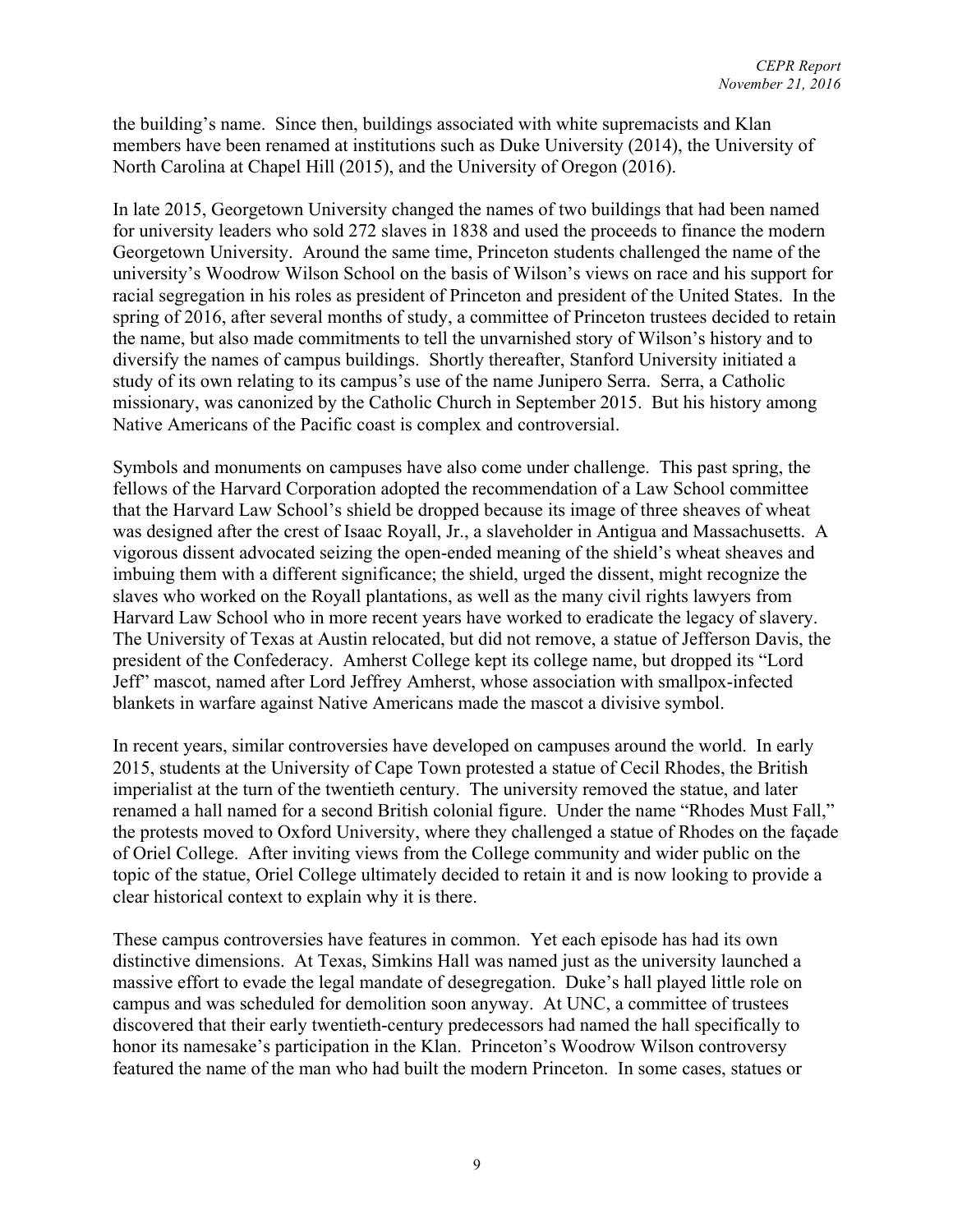commemorations may be protected by historical preservation laws. Oriel College's statue of Rhodes, for example, is listed under such laws (as is the building on which it stands).

# *B. A renaming question at Yale*

Yale's ongoing naming question offers its own distinctive pattern. We learned a great deal from our study of the recent (and not so recent) case of John C. Calhoun at Yale. This recent and prominent case on our own campus, together with renaming questions elsewhere, informed our thinking about the principles that should apply to renaming decisions. We therefore devote some space to describing what we learned.

# **1. Calhoun at Yale and beyond**

At Yale, renaming debates have focused on Calhoun College. John C. Calhoun (1782-1850) came to Yale from his home in South Carolina in 1802 as a twenty-year-old student. He finished his course of studies in a short two years. He was elected to Phi Beta Kappa. In 1804, he was chosen as a commencement speaker, but sickness prevented him from delivering his speech. In 1822, Yale awarded him an honorary degree.

After graduating, Calhoun trained as a lawyer. He practiced law and ran his family plantation before going into public service in the South Carolina state legislature. A year later he was elected to the U.S. House of Representatives. In 1817 President James Monroe appointed him secretary of war. Thereafter, he served as vice president under John Quincy Adams and Andrew Jackson, as a U.S. senator, and as secretary of state.

Calhoun served in these positions with skill. His contemporary Daniel Webster, a U.S. Senator from Massachusetts, described him as "the ablest man I ever knew." A century later, a Senate committee chaired by then-Senator John F. Kennedy selected him as one of five outstanding members of the Senate in American history. ("Calhoun's name led all the rest," Kennedy later reported.)

The South Carolinian was a political theorist as well as politician. In particular, Calhoun became one of the leading architects of a theory of the United States Constitution that attributed extraordinary powers to the states. When Congress enacted a new tariff on imported manufacturing goods in 1828, Calhoun drafted protests against the legislation, arguing that it promoted Northern industrial interests at the expense of the agricultural South. Calhoun contended that, properly understood, the U.S. Constitution afforded states the authority to deem federal legislation "unconstitutional, and therefore null and void." In 1830 Calhoun drafted an address to the people of the United States on the occasion of South Carolina's "Nullification Convention," in which the state purported to nullify Congress's latest tariff law.

Over the next two decades, Calhoun developed his thinking into a carefully articulated theory of constitutional design. Rooting his thinking in first principles about mankind's essential characteristics, Calhoun's approach aimed to accommodate contending economic and sectional interests through a system of "concurrent voice" that would "give each interest or portion of the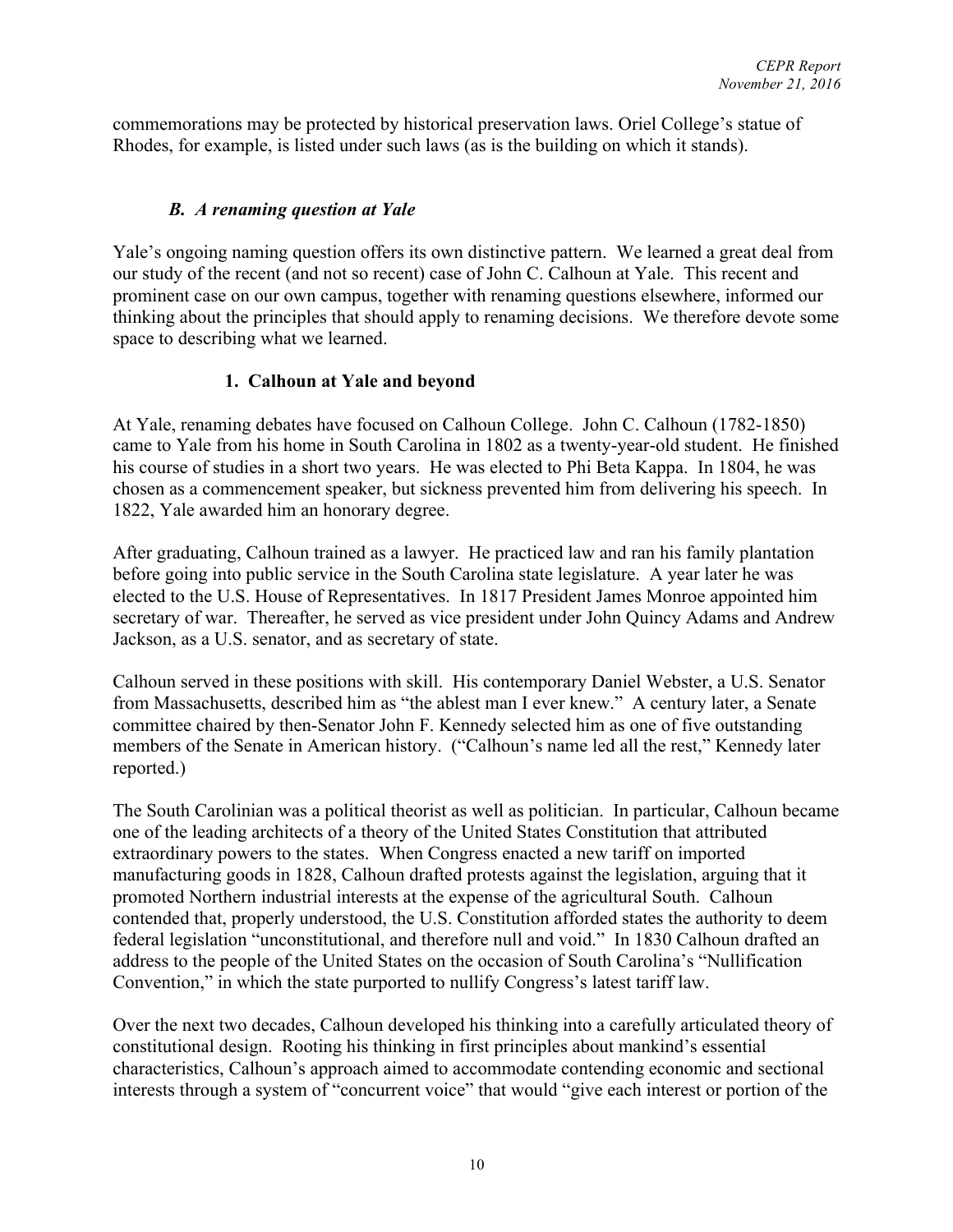community a negative on the others." Calhoun's theories were hotly controversial in their time. But they attracted widespread attention and respect as the work of a man with unusual analytic talents and singular gifts as a writer and speaker. In 1861, eleven years after Calhoun's death, the prominent English philosopher John Stuart Mill described Calhoun as the best "speculative thinker" in American politics since the Founding era.

In recent years, Calhoun's ideas about constitutional design have become more prominent. A school of thought known as "consociationalism" in political science takes up ideas such as mutual veto authority, executive power sharing, and decentralized autonomy. Each serves as a mechanism for managing constitutionalism in deeply divided societies. In particular, and ironically, devices designed by Calhoun to protect the interests of white slaveholders are now deployed as institutional defenses of minority interests against majoritarian tyranny.

## **2. Calhoun on race and slavery**

John Calhoun was also a leading constitutional theorist in the defense of slavery. Many scholars contend that Calhoun's constitutional ideas emerged because of, not merely in spite of, his views on slavery. In 1830, Calhoun suggested as much. He identified the tariff as "the occasion, rather than the real cause" of the controversy over state authority. The "real cause," he wrote, was the danger that an active federal government's support for Northern interests posed to the South's "peculiar domestick institution." Unsurprisingly, in his posthumously published *Disquisition on Government*, Calhoun used the constitutional controversy over slavery as a central example of his general theory of contending sectional and economic interests.

Calhoun led his generation in developing a new and more extreme justification of slavery, too. Going back to the Founding, many American statesmen had seen slavery as a necessary evil. Calhoun pioneered a different argument. Defending slavery on the floor of the Congress in 1837, Calhoun famously announced that

where two races of different origin, and distinguished by color, and other physical differences, as well as intellectual, are brought together, the relation now existing in the slave-holding States between the two, is, instead of an evil, a good – a positive good.

Slavery, Calhoun continued, "forms the most solid and durable foundation on which to rear free and stable political institutions."

In his later years, Calhoun openly rejected the basic principles of the Declaration of Independence; it was "a great and dangerous error," he said, "to suppose that all people are equally entitled to liberty." While serving as secretary of state he wrote to Sir Richard Pakenham, British minister to the United States, that the character of Africans was well suited to slavery. Nowhere outside the American South, he asserted, "has the negro race ever attained so high an elevation in morals, intelligence, or civilization." Freedom, by contrast, reduced people of African descent to "extremes of vice and wretchedness."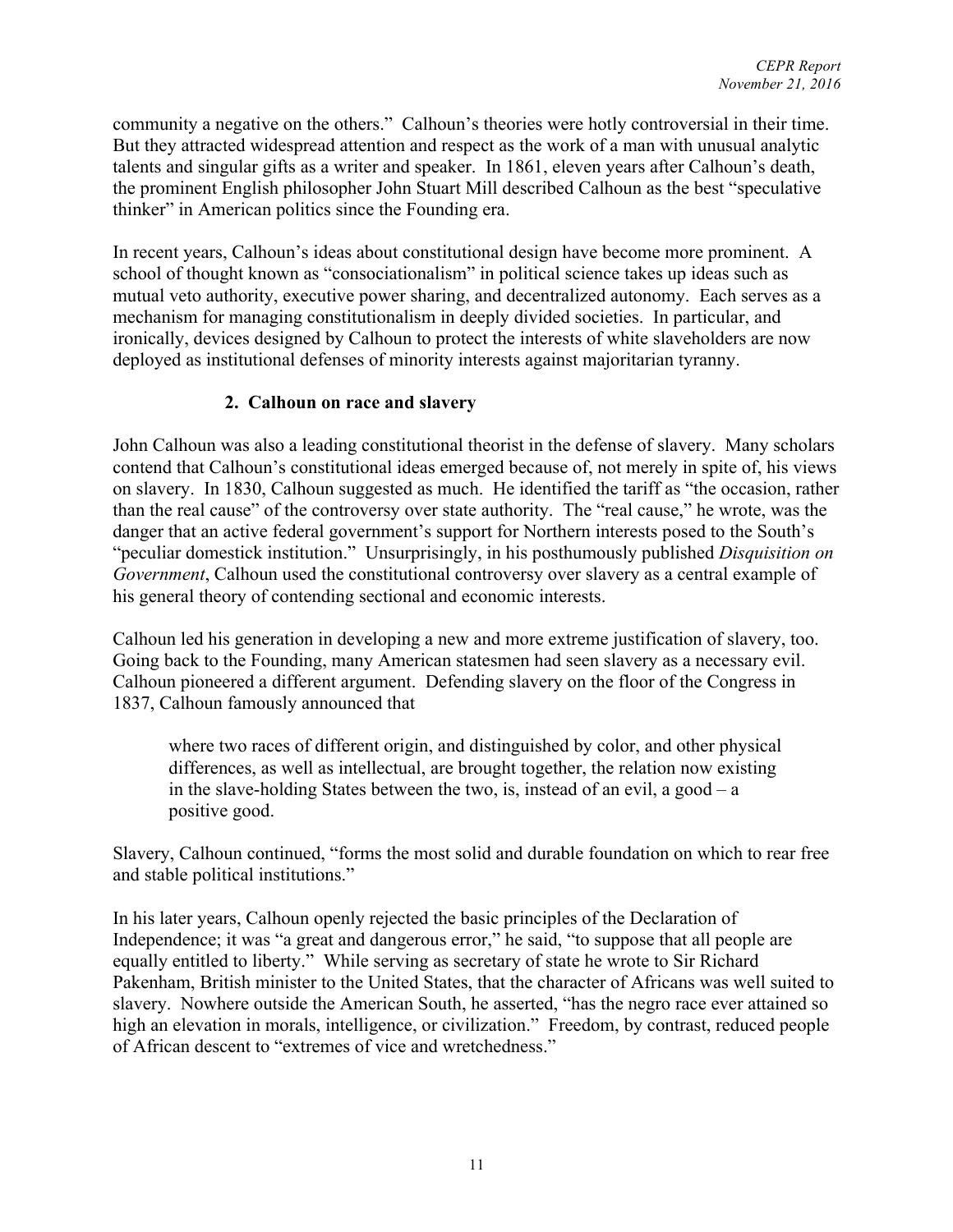For abolitionists, such views made Calhoun the embodiment of proslavery ideas. Frederick Douglass said that Calhoun saw slavery as "the veritable New Jerusalem that was to come down out of Heaven." It was Calhoun, Douglass charged, "who first boldly declared the self-evident truths of the Declaration of Independence" to be "self-evident falsehoods."

Calhoun also played a key role in establishing policy toward Native peoples in the early nineteenth century. In 1818, as secretary of war, Calhoun helped redesign the system of trading with Indians to suit the interaction between a "civilized" people, on the one hand, and a "savage" people," on the other. Early in his term as secretary, Calhoun was drawn into efforts to remove the Cherokee and the Creek from Georgia. In 1824, he established the Bureau of Indian Affairs. And in 1825, he drafted a blueprint for removing virtually all tribes remaining in the East to lands across the Mississippi River.

Calhoun warned against the "incessant pressure" of U.S. population on Native tribes and opposed the most aggressive conduct of Anglo-Americans toward those he called "the wretched aborigines of our country." Nonetheless, Calhoun was intractably committed to moving Native peoples westward. He insisted on the view that the "Indians themselves are not the proper judges of their own interests." He believed that until the "savage customs and character" of the Indian were extinguished and brought "within the pales of law and civilization," the U.S. would have to rely on what he called "a proper combination of force and persuasion, of punishments and rewards" in its treatment of Native tribes.

## **3. Naming Calhoun College**

In 1850, when Calhoun died, leaders at Yale, including his former teachers, deliberately separated themselves from the controversial South Carolinian's views, and especially from his views on slavery, even as they marked his passing. The University's president, Theodore Dwight Woolsey noted warily that the South Carolinian had possessed "unlimited sway over the minds of such as embraced his views of the Constitution." Calhoun's old mentor, Professor Benjamin Silliman, lamented that his student had been "in a great measure" responsible for bolstering support for slavery in the South. Thanks to Calhoun's efforts, Silliman wrote with regret, the United States had "come to present to the world the mortifying and disgraceful spectacle of a great republic – and the only real republic in the world – standing forth in vindication of slavery."

Yale named no building after Calhoun when he died. The University did little to imprint the record of his legacy on the campus for seventy years. It seems likely that his pro-slavery views were too controversial and too badly out of step with the views of Americans in the North.

By the early twentieth century, however, the sensibilities of Yale's leaders had changed. Few of Woolsey's and Silliman's successors at Yale shared the earlier generation's critical assessment of Calhoun's vigorous defense of slavery. Accordingly, the University took part in the process by which many early-twentieth-century American institutions set aside the struggles of the Civil War generation for freedom and equality. The University remembered the Confederate States of America by inscribing Confederate soldiers' names alongside those of Union soldiers on the marble tablets lining the corridor between Beinecke Plaza and Memorial Hall. Soon thereafter,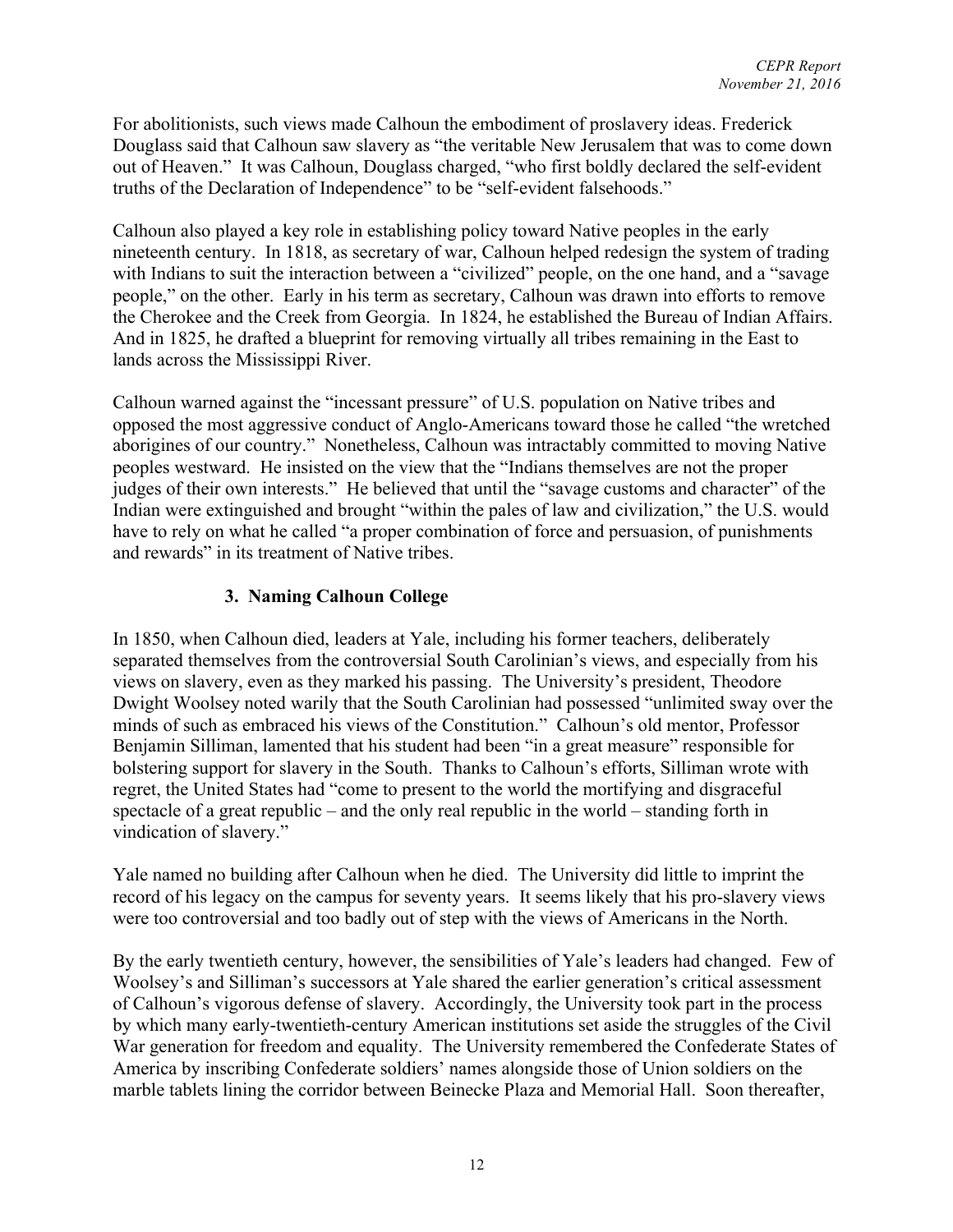the construction of Memorial Quadrangle on the site of present-day Saybrook and Branford Colleges featured John Calhoun not once but twice, in a statue on the Harkness Tower and again as the name over an entryway in the Quadrangle.

In 1930, as the University began thinking about the names for the new residential colleges it was about to build, Calhoun's name rose to the top of the list. By the early 1930s Calhoun seemed to many in Yale's leadership to be an ideal choice. His statesmanship among Yale graduates seemed unrivaled.

Ironically, the Calhoun name was attractive for some precisely because in the 1930s he seemed unlikely to engender controversy among the University's students, faculty, and alumni. To the extent the name would be able to help draw students from the South, it seemed to hold out the prospect of a certain kind of diversification of the student body. Moreover, the committee charged with developing nomenclature for the new colleges aimed for names that would serve as unifying symbols for the student communities. Speaking to the alumni in 1931, University president James Angell said that contemporary names would "inevitably" produce an "acute controversial atmosphere." President Angell therefore decided to "avoid all personal names belonging to the last century." Angell seems to have meant that he would not consider names whose association with Yale fell within the previous 100 years. The decision excluded men such as president and chief justice William Howard Taft (B.A. 1878), who had died the year before.

Calhoun also seemed a useful symbol to Yale's leaders because he embodied their ambitions to produce statesmen of national stature. In the era of Jim Crow, when African Americans had been excluded from national politics, Calhoun came to figure in American political life first and foremost as a statesman of distinction. And so, in May 1931, the University committee charged with naming decisions approved the selection of Calhoun as "Yale's most eminent graduate in the field of Civil State."\* A day later, the Yale Corporation voted that the quadrangle at the corner of Elm and College streets would be named "Calhoun College" in order "to honor John C. Calhoun, B.A. 1804, LL.D. 1822, statesman."

## **4. The Calhoun name and its discontents**

A handful of critics registered quiet objections to the Calhoun name at the time of its selection. Anson Phelps Stokes, former secretary of the University, was a philanthropist who sponsored efforts to improve the education of African Americans and Native Americans. In 1914, Stokes had listed Calhoun as the most significant Yale man in the history of American politics, though he noted that Calhoun had "unfortunately" been "on the side of the past rather than of the future." Fifteen years later, Stokes issued a private objection to the Calhoun name. The lot on which the college was to be built, Stokes observed, was the site of the old Divinity School. And so Stokes recommended that a college on that site be named after a theologian. Choosing his words carefully, Stokes acknowledged the propriety of "some adequate memorial to Calhoun at Yale." But he urged "a more fitting name" for the old Divinity quadrangle.

 <sup>\*</sup> "Civil State" was a reference to the Yale's Charter, dating to 1701, which authorized the founding of a school "fitted for Publick employment both in Church and Civil State."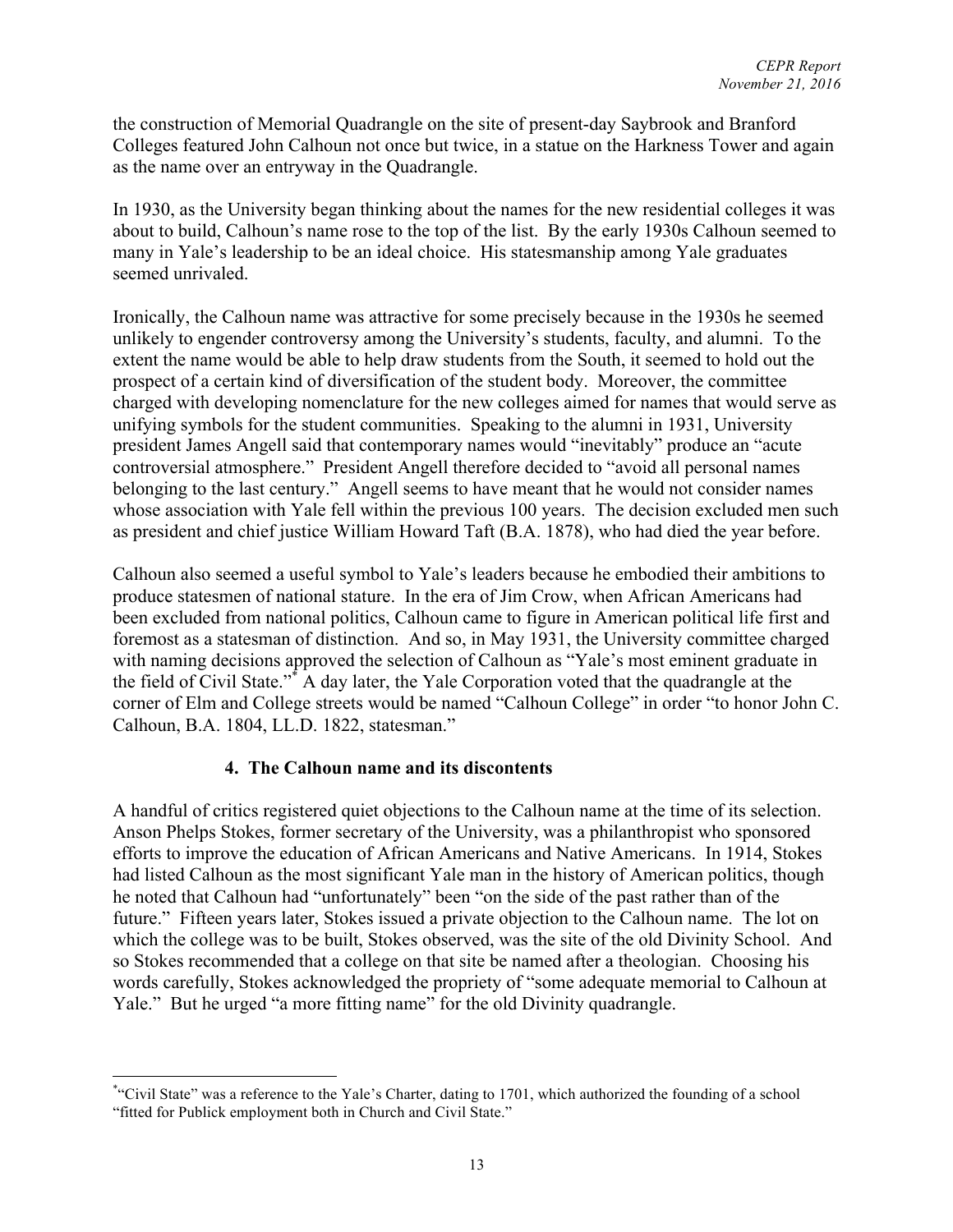Another objection to the name Calhoun appears to have come from the trustees of the estate of John W. Sterling, class of 1864, whose gift financed the construction of the college to be built immediately to the south of the Sterling Library. In 1931, the University offered the Sterling trustees a short menu of names to choose from. The list included Calhoun. But the Sterling trustees apparently decided, as the *Yale Daily News* reported in 1941, that it would be "tactless to name his college in honor of a secessionist." Sterling had been a loyal Connecticut Yankee, a man who attended a memorial service for Lincoln after his assassination. Accordingly, the Sterling trustees chose Jonathan Trumbull as the namesake of the college financed by the Sterling estate. The Calhoun name was attached (over Stokes's objection) to the new college at Elm and College streets instead.

These two cautions about the Calhoun name did nothing to alter the University's belief that the pro-slavery statesman would serve as a unifying namesake for the new college. Yale's leadership proceeded to develop an interior design for the college with an array of stained glass windows that depicted an idyllic antebellum life of paternalistic slaveowners and submissive, happy slaves.

One last cautionary note emerged beneath those very windows when the college opened in the fall of 1933. At the college's dedication banquet, the noted writer Leonard Bacon read a long poem to mark the occasion, with President Angell, the college's new master, and all the students and fellows in attendance. Bacon's great-grandfather of the same name (B.A. 1820) had been an antislavery preacher and later a Yale professor. The elder Bacon had written in 1846 that if the laws "by virtue of which slavery exists . . . are not wrong," then "nothing is wrong." Eighteen years later, Abraham Lincoln famously improved upon the formulation. ("If slavery is not wrong," Lincoln said, "nothing is wrong.") But the sentiment was the same. In 1933, the younger Bacon (who seven years later would win the Pulitzer Prize for poetry) led off his dedication with a reference to the peculiarity of Calhoun's return to the North:

I suppose that I ought To have bayed at the moon Singing the praises of *John C. Calhoun*. But I cannot, although He was virtuous and brave, And besides my great-grandfather Would turn in his grave, If he dreamed of a monument Raised to renown *Calhoun* in this rank Abolitionist town.

It was hardly Pulitzer-worthy stuff, to be sure. But its message was clear. Bacon refused to build a monument in words for the proslavery Calhoun.

After Bacon's poem, there is little or no surviving evidence of early misgivings about the Calhoun name at Yale for several decades.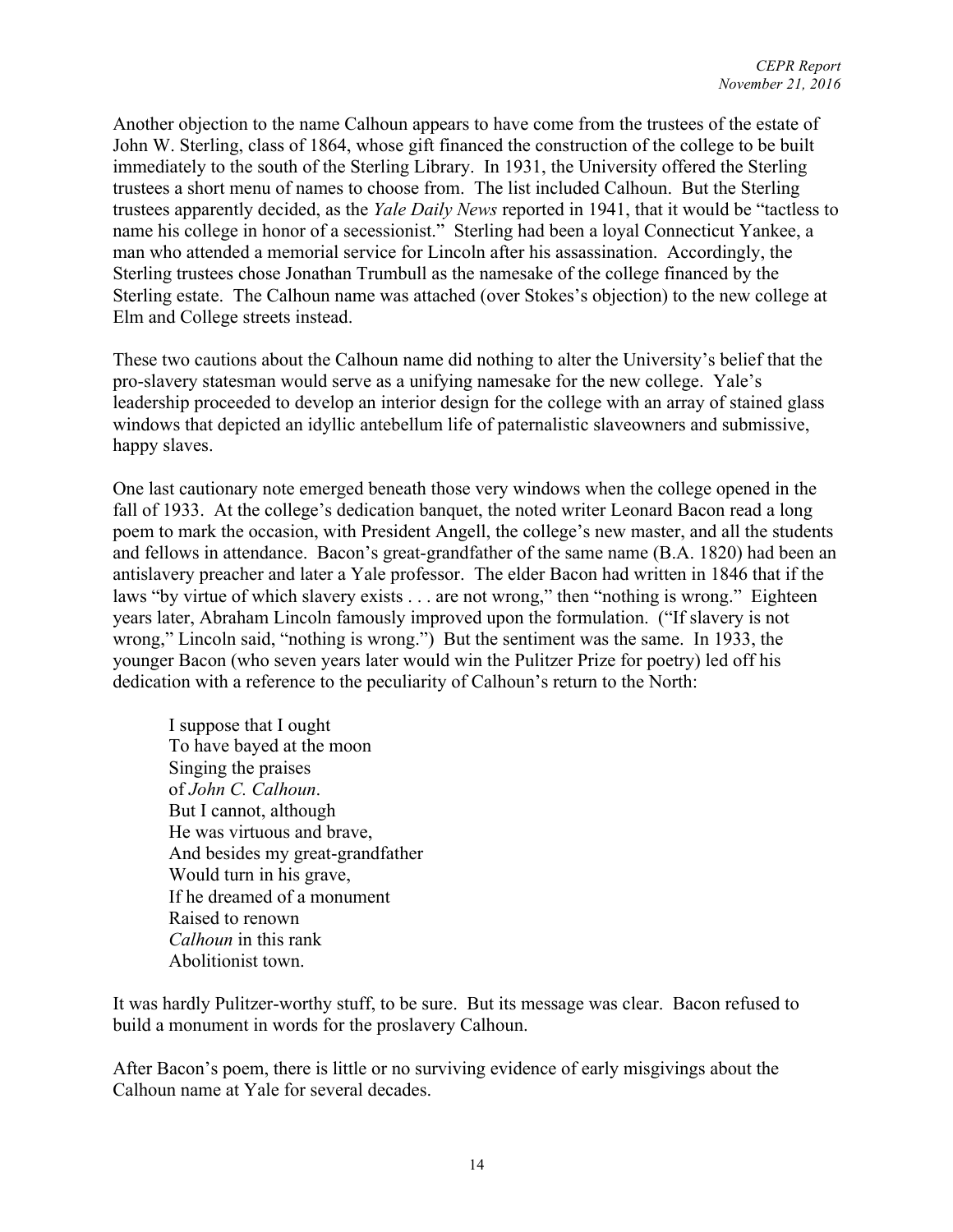Outside Yale, however, the memory of Calhoun remained a vivid reminder of the history of slavery and racism in the United States. In his famous dissent in the *Slaughter-House Cases*, decided in 1873, Supreme Court Justice Stephen Field singled out Calhoun and cited his doctrines as the epitome of the proslavery view of the Constitution that the Civil War and the subsequent amendments to the Constitution had decisively rejected. The African-American editor T. Thomas Fortune spoke bitterly of the continuing and pernicious racial effects of "John C. Calhoun's States' Rights theories."

Even as Yale was building Calhoun College, the country's leading black newspaper, the *Chicago Defender*, excoriated Calhoun as the founder of the view that "slavery is a positive good." Four years later, the editors of the *Pittsburgh Courier* cited Calhoun as "the Negro's arch enemy and the premier defender of human slavery." In the 1940s, the black writer and public intellectual W. E. B. DuBois listed Calhoun as one of those men "whose names must ever be besmirched by the fact that they fought against freedom and democracy in a land which was founded upon Democracy and Freedom."

Such criticisms did not begin to gain traction at Yale until the 1960s, when the University's racial demographics began to change. In 1931, when the first 10 residential college names were selected, there was only one self-identified African-American student enrolled in Yale College. Vanishingly few black students graduated from any of the residential colleges in the first decade of the colleges' existence. The Class of 1960 had perhaps as many as five black members out of 901 graduates. Ten self-identified black students matriculated in the Class of 1964. For the next decade, the number of black students enrolled in Yale College doubled every two or three years. Nearly one hundred self-identified black students enrolled in the Class of 1973 (the first class to include women as freshmen). In 2016, black students make up about ten percent of the Yale College student body. Students of color now constitute approximately forty percent of the College.

As the demographics of the University changed, new conversations emerged about the legacy of Calhoun College's namesake. At their 25th reunion, two African-American members of the class of 1968 recalled the "shock, anger, and then outrage" of encountering symbols of the Confederacy in Calhoun College. By the early 1970s, some black Calhoun students referred to the college as "Calhoun Plantation." In 1973, the first African-American master of a Yale residential college accepted President Kingman Brewster's appointment to the post in Calhoun College as a rebuke to Calhoun's ideas about race and slavery. Professor Charles Davis, one of the intellectual founders of African-American Studies as a scholarly field, turned down the master positon at Trumbull College and insisted that he would only serve as master of Calhoun. Davis served in that positon for nearly a decade. From 2005 to 2014, Dean Jonathan Holloway, who sits on this Committee, served as the second African-American master of the college, holding the post in much the same spirit as Master Davis before him.

For the past quarter century, conversation has returned to the Calhoun name on an increasingly regular basis. In the late 1980s, pressure led the college to remove the image of a kneeling slave from a stained glass window depicting John Calhoun in the college common room. A campaign of leaflets in the residential college dining halls in 1991 culminated in an unscheduled 1992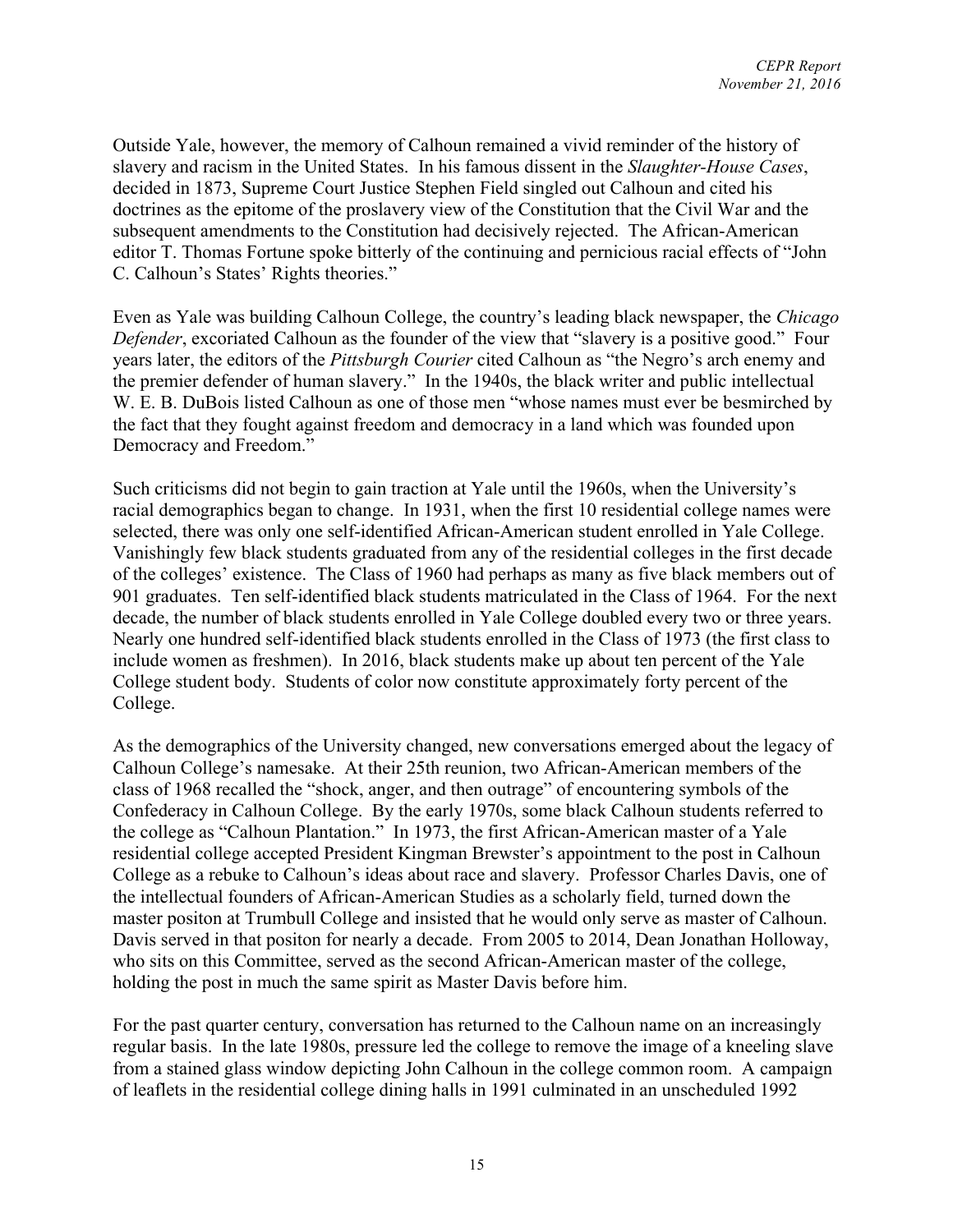commencement speech about Calhoun's racial legacy in the Calhoun courtyard by Chris Rabb, an African-American member of the graduating class descended from enslaved people and from slaveholders. Some critics of Calhoun, like Rabb, supported keeping the name to educate the University community on the ways in which Yale had benefited from slavery; changing the name, he asserted, would be like "book-burning." Others suggested that the college name should be altered to remove the honor that a Yale college name confers.

Concerns about the legacy of Calhoun became more widespread beginning in 2001, when a report produced by three Yale graduate students drew attention to the fact that eight of the residential college namesakes owned slaves. Some readers of the report called on the University to change the names of all eight colleges. (The number is now nine with the addition of Benjamin Franklin College, which opens next fall. Franklin owned slaves, but became an opponent of slavery later in his life.) The next year, a conference sponsored by the University took up questions of slavery and reparations and focused at least in part on Calhoun's legacy. And in 2006, a report by Brown University on its ties to the slave trade helped produce another round of discussions at Yale, including publication of a study by another graduate student on the history of Calhoun College's naming and a renewed discussion of the Calhoun College stained glass dining hall windows.

When news broke in 2007 of the possibility of two new residential colleges, questions about the Calhoun name gained additional momentum. Two years later, a group called the Undergraduate Organizing Committee used a campaign of chalk on walkways to challenge the eight college names then associated with slaveowners. Conversations continued as the naming of the two new colleges became an increasingly salient topic of discussion on campus. In the fall of 2014, a *Yale Daily News* story reflected the widespread expectation that the new colleges would give the University an opportunity to diversify the names of its residential colleges. The story called for the renaming of one or more of the existing colleges to ensure that the only college or colleges named for women or people of color were not "ghettoized" up Prospect Street.

In the summer of 2015, soon after the Charleston shooting, a student petition drive calling for the renaming of Calhoun garnered more than 1400 signatures, mostly from students and recent alumni. "Like the official display of the Confederate flag in South Carolina," the petition stated, "Calhoun College represents an indifference to centuries of pain and suffering," "conveys disrespect toward black perspectives," and represents "a barrier toward racial inclusiveness."

## **IV. History and Mission**

The debates of the past half-century over the Calhoun name have been a part of a broader process of change. The University campus has long evolved to advance its mission in new conditions.

#### *A. Change in buildings and names on the University campus is not new*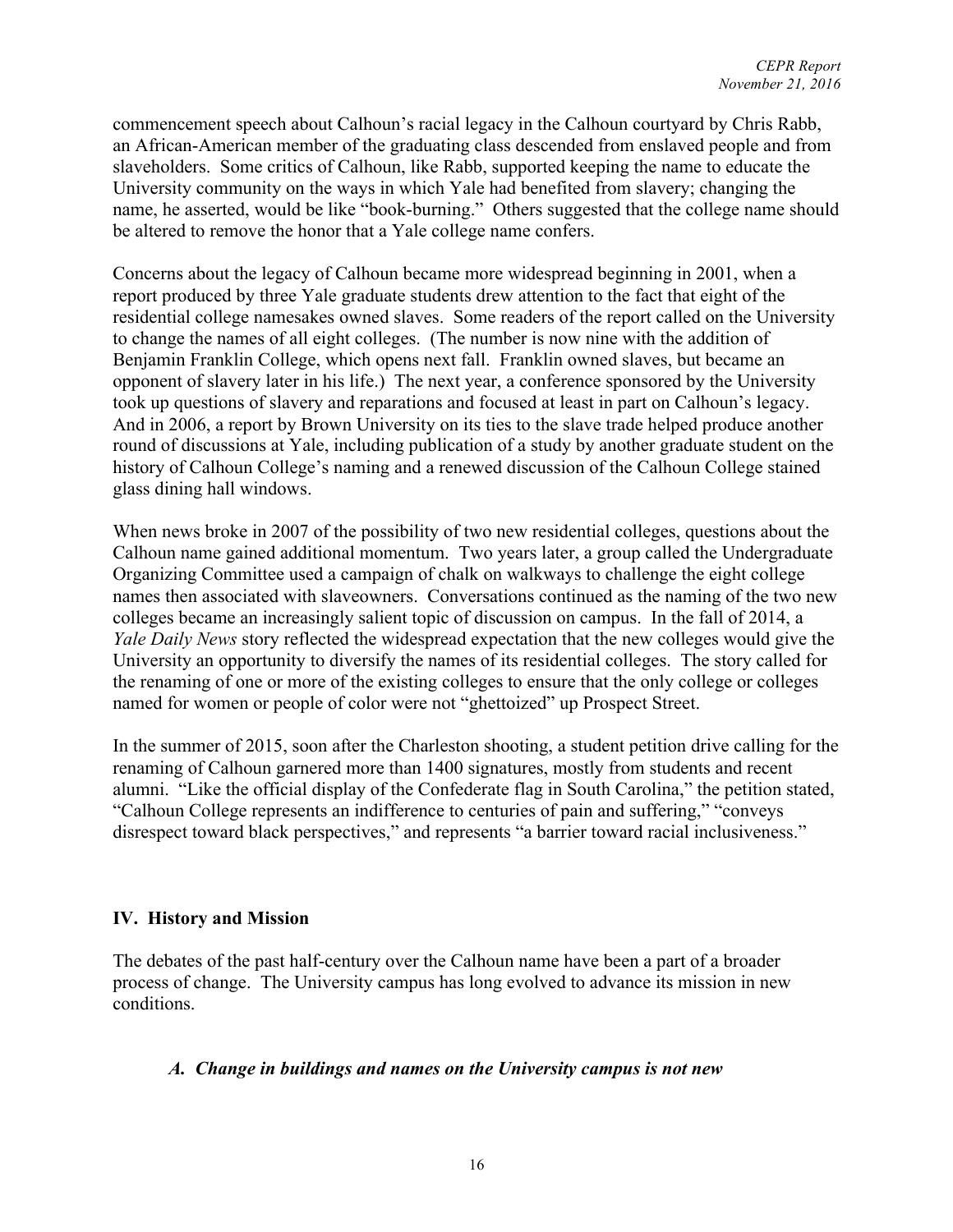Over the years, the campus has witnessed many changes in nomenclature and symbolism. As president in the 1960s, Kingman Brewster removed a series of racist caricatures of African Americans from the walls of Payne Whitney Gymnasium. A part of Pierson College was known as "The Slave Quarters" until 1980, when it was renamed the Lower Court. In 2004 it was renamed again and it is now Rosenkranz Court.

Other historical structures and building names at Yale have undergone processes of change over time as well. The old University Quadrangle at the center of the campus, for example, became the Hewitt Quadrangle in 1927 after a bequest from Frederick Hewitt. Since 1963, the space is more commonly known as Beinecke Plaza.

The building of the residential colleges themselves entailed substantial renaming. Memorial Quadrangle, named in memory of Charles Harkness (B.A. 1883), was completed in 1921. A decade later it was converted into Branford College and Saybrook College. The old Kent Hall was absorbed by Jonathan Edwards College, as was the Sloane Physical Laboratory. Berkeley College was built over Gibbs Hall, the former residence of one of Yale's greatest scientific figures, Josiah Willard Gibbs (B.A. 1858, Ph.D. 1863). The old Vanderbilt Square, which was the residential campus for the Sheffield Scientific School, was renamed Silliman College when the Sheffield School was formally merged into the University. The same site had once boasted the home of Noah Webster, whose history there is recalled by a marker along Temple Street.

The creative destruction of buildings and names did not stop with the construction of the colleges in the 1930s. A listing of campus name changes appears in the Appendix on the Committee's webpage. They suggest that for three hundred years, when the occasion has warranted, and when good enough reasons have appeared, the campus has moved forward to advance its mission, even at the cost of altering existing names.

## *B. The mission of the University*

Ultimately, the answer to a question about renaming must arise out of the mission of the University. There was no formal statement until 1992. Since then, the mission statement of the University has shifted slightly. But statements of the University's purpose stretching back at least a century, formal and informal alike, share a central connecting thread with the formal mission statements that have been articulated in recent years.

In the current formulation, adopted in the spring of 2016, the mission is set forth as follows:

Yale is committed to improving the world today and for future generations through outstanding research and scholarship, education, preservation, and practice. Yale educates aspiring leaders worldwide who serve all sectors of society. We carry out this mission through the free exchange of ideas in an ethical, interdependent, and diverse community of faculty, staff, students, and alumni.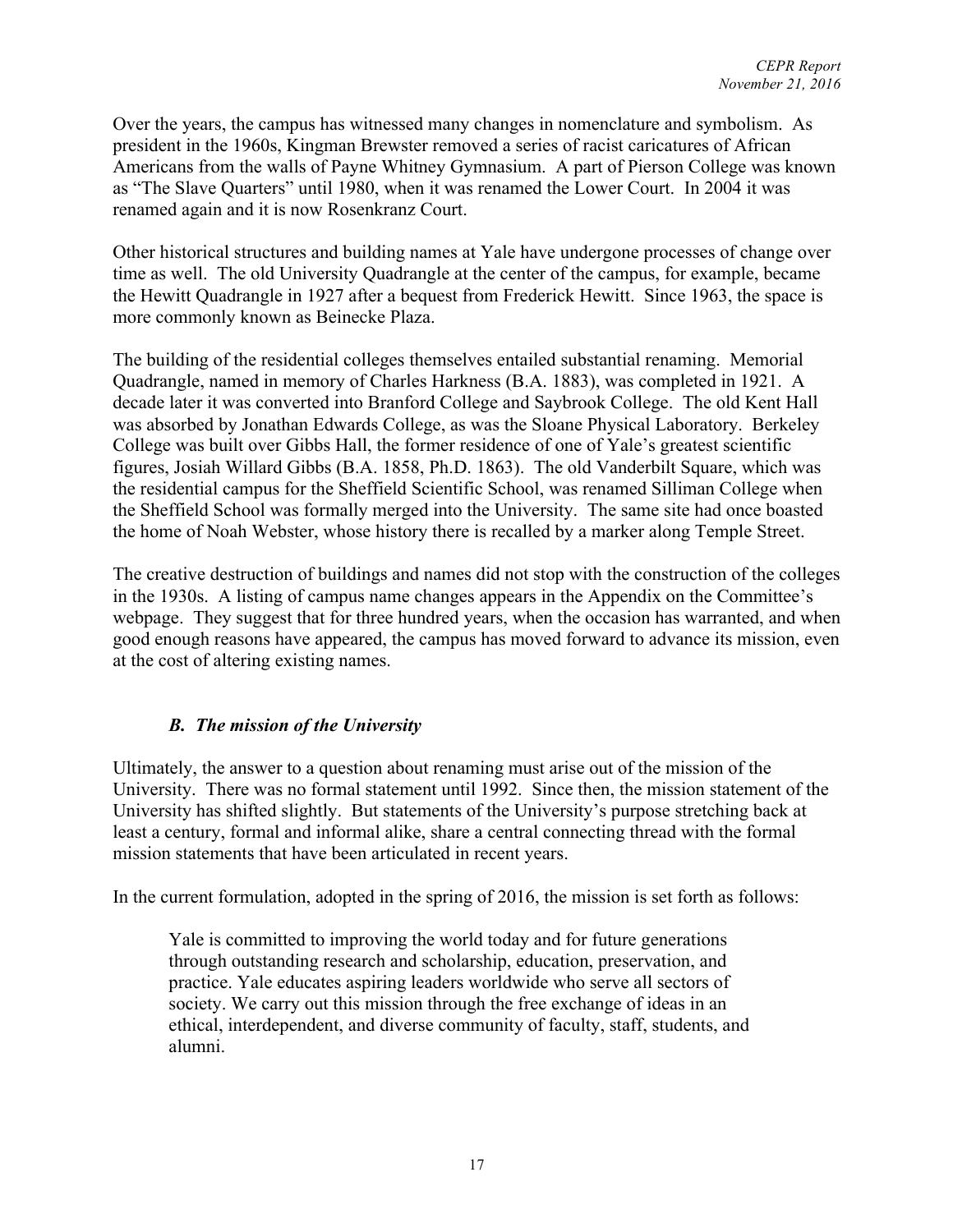This mission statement elaborates on and implements the values of discovering and disseminating knowledge that are at the center of the University.

# **V. Principles**

The University aims to create an ethical, interdependent, and diverse community of excellence in research, teaching, and learning for today and for tomorrow. Such a community, organized around academic freedom, supports the discovery and dissemination of knowledge. A community that genuinely includes people of excellence from a wide array of backgrounds thus represents the promise of the University's future. The principles for deciding a renaming question are rooted in the values reflected in the mission.

Our inquiry has led us to conclude that in considering a name change for a building, structure, or significant space, the factors listed below ought to guide the University's decision-making.

### *A. Presumptions: Renaming on account of values should be an exceptional event*

### **There is a strong presumption against renaming a building on the basis of the values associated with its namesake. Such a renaming should be considered only in exceptional circumstances**.

There are many reasons to honor tradition at a university. Historical names are a source of knowledge. Tradition often carries wisdom that is not immediately apparent to the current generation; no generation stands alone at the end of history with perfect moral hindsight. Moreover, names produce continuity in the symbols around which students and alumni develop bonds with the university and bonds with one another. Those bonds often help to establish lifelong connections of great value to members of the University community and to the University.

A presumption of continuity in campus names helps ensure that the University does not elide the moral complexity often associated with the lives of those who make outsized impressions on the world. Controversy has attached to countless numbers of the most important figures in modern history. For example, Mahatma Gandhi, the Indian independence leader who inspired a worldwide movement of nonviolent protest, held starkly racist views about black Africans.

The presumption against renaming would not in itself decide any such case. But it embodies the good reasons for giving continuity substantial weight. Holding all else equal, it is a virtue to appreciate the complexity of those lives that have given shape to the world in which we live. A presumption also helps to avoid the risk of undue debate over names, when time and energy may be better directed elsewhere.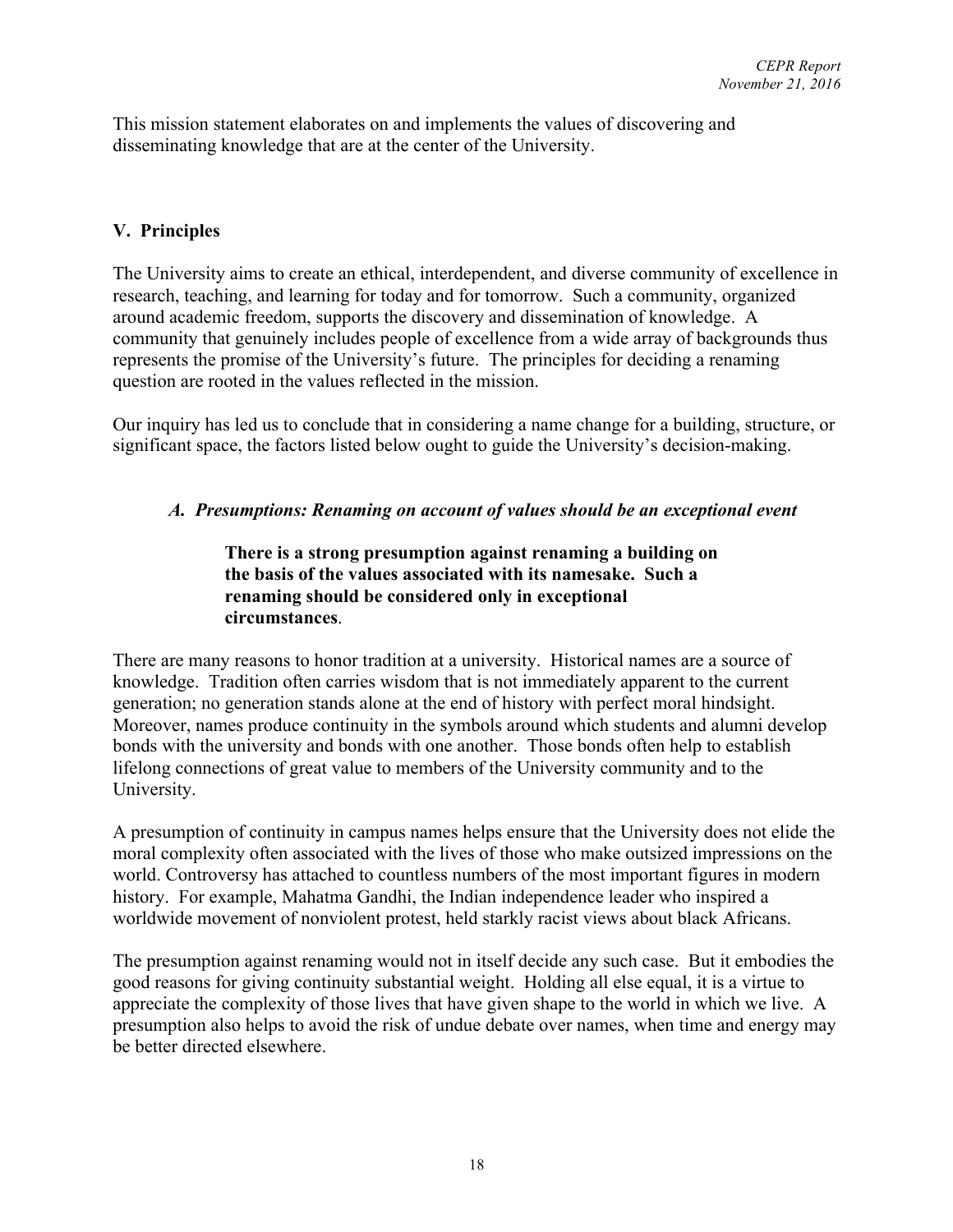#### **The presumption against renaming is at its strongest when a building has been named for someone who made major contributions to the University**.

When buildings are named for people who have made major contributions to the life and mission of the University, either through their work or by contributing resources that help the University pursue its mission, renaming will be appropriate only in the most exceptional circumstances. Altering a name in such instances is distinctively problematic because it threatens to efface an important contributing factor in the making of the University.

This consideration means that to change a name in one institution or place, where the namesake played a relatively modest role, is not necessarily to say that the name ought to change in another, where the namesake played a larger role.

## *B. Principles to be considered: Sometimes renaming on the basis of values is warranted*

Tradition and history are not the only factors when considering renaming a building because of the values associated with the name. There is wide agreement, for example, that certain kinds of hypothetical names would be unacceptable. The problem is to determine when a clash between a name and the University's mission makes renaming appropriate. This is a hard question. But its difficulty does not imply that there are no stopping points or no principles to distinguish a name that ought to be altered from one that ought to remain.

We begin by distinguishing three distinct time frames to which our study repeatedly led us: the present; the era of a namesake's life and work; and the time of a naming decision. Each of these offers a relevant principle for consideration. We then turn to a factor relating to the nature of the building, structure, or space at issue.

No single factor is sufficient, and no single factor is determinative. We expect that renaming will typically prove warranted only when more than one principle listed here points toward renaming; even when more than one principle supports renaming, renaming may not be required if other principles weigh heavily in the balance. We do not list the principles in order of significance because their importance may vary depending on the circumstances of the relevant name.

### **Is a principal legacy of the namesake fundamentally at odds with the mission of the University?**

We ask about a namesake's *principal legacies* because human lives, as Walt Whitman wrote, are large; they contain multitudes. Whitman, as it happens, contained virtues and vices himself. He excoriated the Lincoln administration for insisting on equal treatment for black soldiers held as prisoners of war in the South. But his principal legacies are as a path-breaking poet and writer. Frederick Douglass contrasted African Americans with Indians, who he said were easily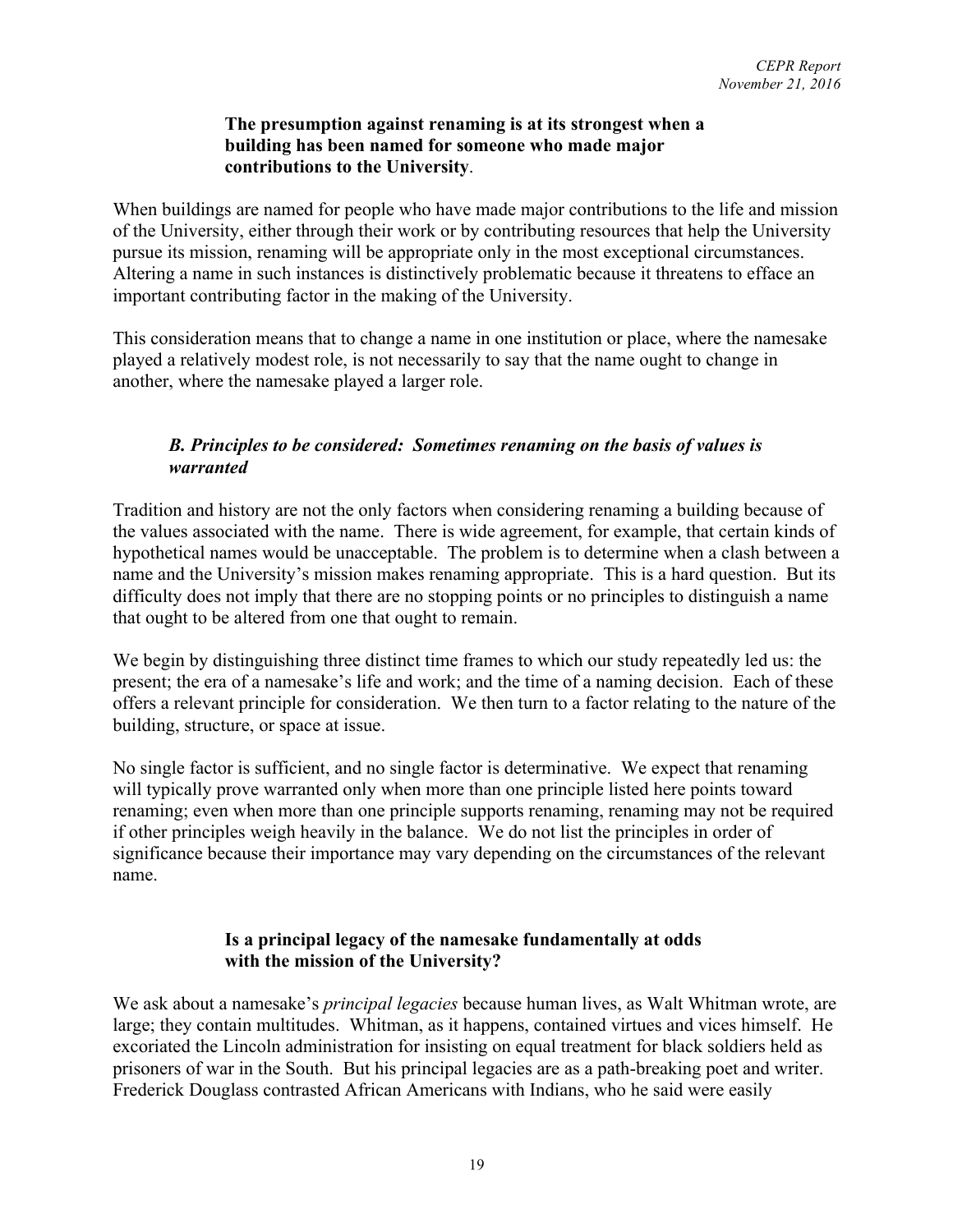"contented" with small things such as blankets, and who would "die out" in any event. But his principal legacies are as an abolitionist and an advocate for civil rights.

Of course, interpretations of a namesake's principal legacies are subject to change over time. They may vary in the eye of the beholder as well.

Three factors constrain such changes or limit their significance in the analysis. First, asking about principal legacies directs us to consider not only the memory of a namesake, but also the enduring consequences of the namesake in the world. As the *Oxford English Dictionary* defines it, a legacy is "a long-lasting effect." Principal legacies, as we understand them, are typically the lasting effects that cause a namesake to be remembered. Even significant parts of a namesake's life or career may not constitute a principal legacy. Scholarly consensus about principal legacies is a powerful measure.

Second, even if interpretations of legacies change, they do not change on any single person's or group's whim; altering the interpretation of a historical figure is not something that can be done easily. Third, the principal legacies of a namesake are not the only consideration. They should be considered in combination with the other principles set forth above and below in this report.

Determining the principal legacies of a namesake obliges the University to study and make a scholarly judgment on how the namesake's legacies should be understood. Prevailing historical memories may be misleading or incorrect, and prevailing scholarly views may be incomplete.

A principal legacy would be fundamentally at odds with the mission of the University if, for example, it contradicted the University's avowed goal of making the world a better place through, among other things, the education of future leaders in an "ethical, interdependent, and diverse community." A principal legacy of racism and bigotry would contradict this goal.

### **Was the relevant principal legacy significantly contested in the time and place in which the namesake lived?**

Evaluating a namesake by the standards of the namesake's time and place offers a powerful measure of the legacy today. Such an evaluation does not commit the University to a relativist view of history and ethics. An important reason to attend to the standards of a namesake's time and place is that doing so recognizes the moral fallibility of those who aim to evaluate the past. Paying attention to the standards of the time also usefully distinguishes those who actively promoted some morally odious practice, or dedicated much of their lives to upholding that practice, on the one hand, from those whose relationship to such a practice was unexceptional, on the other.

The idea that people can have unexceptional relationships to moral horrors is one of the most disturbing features in human history. Examining the standards of a namesake's time and place therefore does more than confront us with the limits of our own capacities. It helps us see people as embedded in particular times and particular places – and it helps us identify those whose legacies are properly thought of as singularly and distinctively unworthy of honor.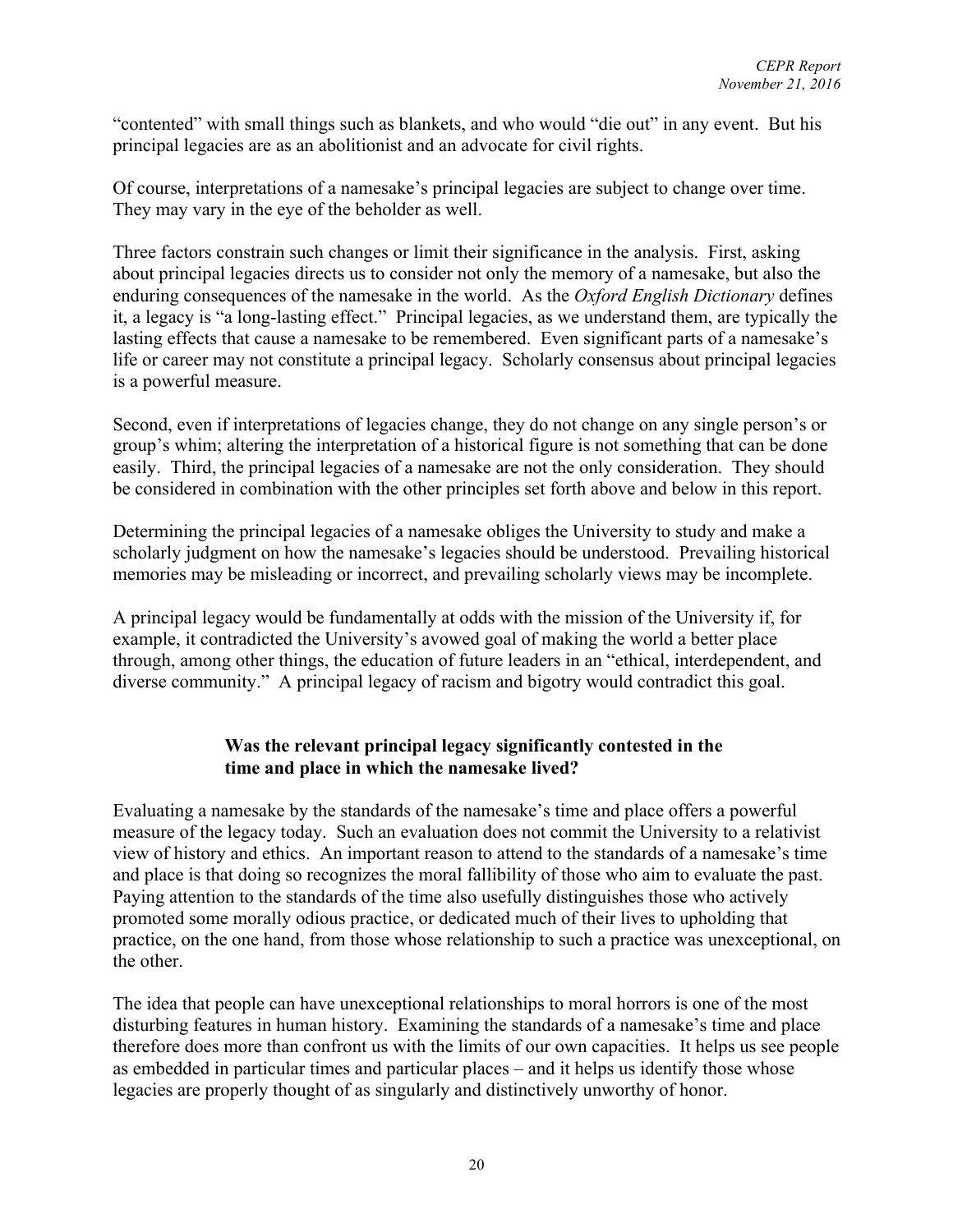Renaming is more likely to be warranted (a) when insistent and searching critiques of the relevant legacy were available at the time and place in which the namesake lived, than (b) when the conduct of the namesake was unexceptional and therefore not subject to such insistent and searching critique.

### **Did the University, at the time of a naming, honor a namesake for reasons that are fundamentally at odds with the mission of the University?**

Renaming is more likely to be appropriate when an institution, at the time of a naming, honored a namesake for reasons that conflict with the University's mission.

This principle inquires into a naming decision by asking about the reasons for the decision. It does not ask about the legacy of the namesake today. Nor does it look into the namesake's life itself. Instead, it asserts that where the University honored a person for reasons that were then, or are now, at odds with the mission of the University, the University has added reason to reconsider its naming decision. This principle may be most weighty when the University honored a person for reasons that contradicted the mission it professed at the time of the naming itself. The principle also points in favor of renaming when the naming decision rested on reasons that contradict the mission the University professes today.

An illustrative example of this principle is the change in the name of Saunders Hall at the University of North Carolina at Chapel Hill. Historians at UNC were unsure whether or not the namesake William Saunders had been a leader of the Ku Klux Klan. The university trustees nonetheless changed the name of the building when they discovered that university leaders had believed Saunders was a Klan leader and viewed this belief as reason to name the building in his honor. Another useful illustration arises out of the residential college here at Yale named for Samuel Morse. If University leaders had named the college after Morse not in honor of his invention of the telegraph, but to honor his nativist and anti-Catholic views and his support for slavery, that would be a consideration pointing in favor of renaming the college.

Sometimes a naming decision will have been made when key facts about the namesake were concealed or otherwise unavailable. This, too, may be a factor weighing in favor of renaming if those facts subsequently disclose a legacy fundamentally at odds with the mission of the University.

> **Does a building whose namesake has a principal legacy fundamentally at odds with the University's mission, or which was named for reasons fundamentally at odds with the University's mission, play a substantial role in forming community at the University?**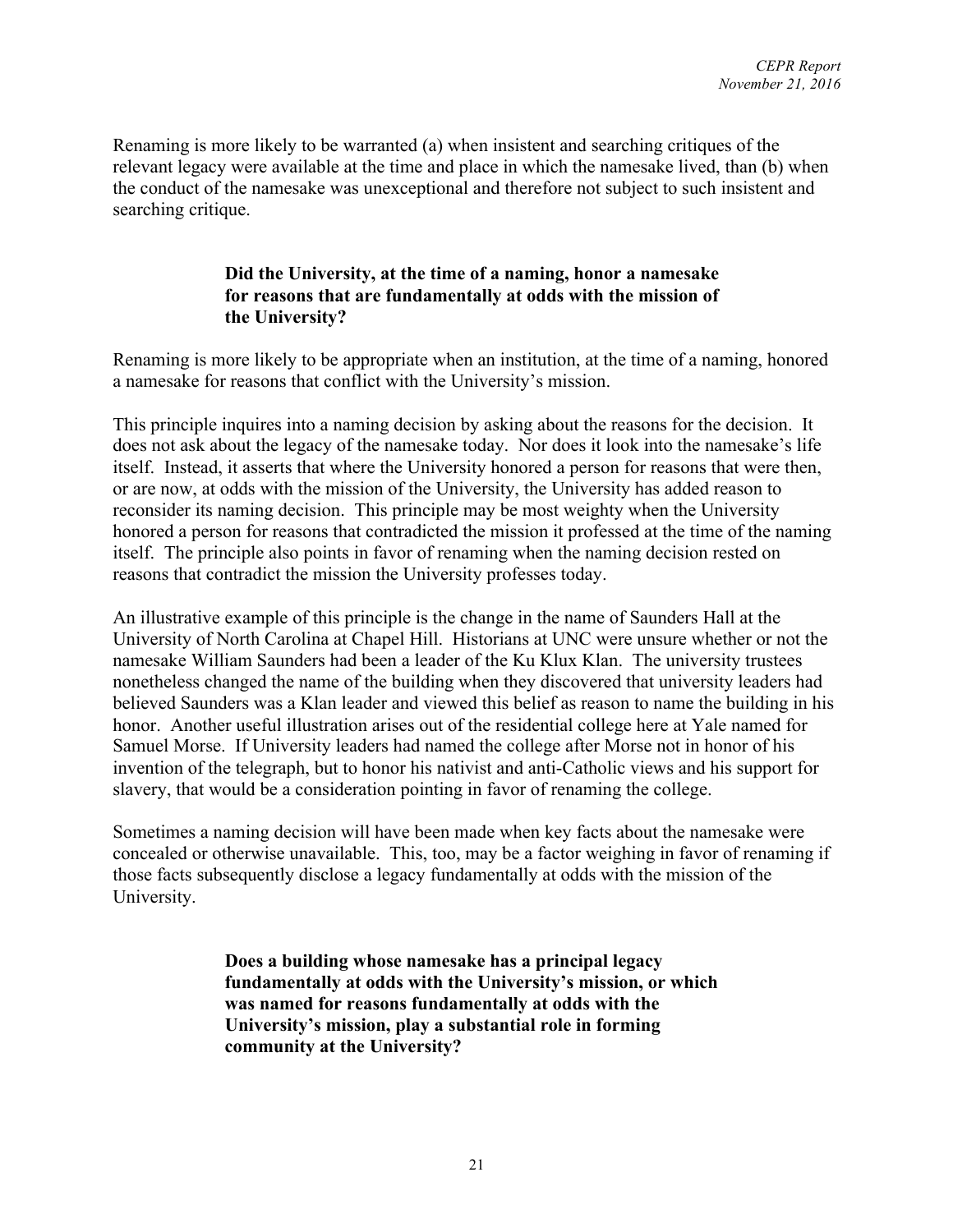The physical environment of a university is made up of many different kinds of spaces. Some are strictly utilitarian. Others house classrooms, laboratories, lecture halls, and museums. At Yale, a subset of the University's buildings is designed to shape the campus community of the students and to connect them to the University and to one another. The residential colleges for the undergraduate students are the paradigm example.

In at least one respect, the community-forming character of certain building names militates against renaming. When a building with a long-standing name has helped form bonds and connections among generations of community members, the fact of those bonds and connections offers a reason to keep the name.

In two important ways, however, the community-forming character of a building name points in favor of renaming. It is difficult to encourage the formation of community around a namesake with a principal legacy fundamentally at odds with the mission of the University. Such names may fail to do the work of fostering community. Moreover, assigning students without their choice to a particular building or residential college whose namesake has a principal legacy fundamentally at odds with the mission of the University essentially requires students to form their University communities around such a name. These considerations offer strong reasons to alter a name.

### *C. Decisions to retain a name or to rename come with obligations of nonerasure, contextualization, and process*

### **When a name is altered, there are obligations on the University to ensure that the removal does not have the effect of erasing history.**

Names communicate historical information, but they often confer honor as well. These two features of a name can be disentangled if renaming is accompanied by creative and substantial efforts to mitigate the possible erasure of history. Changing a name is thus not synonymous with erasing history.

When removing a name leaves other existing markers of the namesake on the campus, a name's removal from any one building, structure, or significant space poses a smaller risk of erasing history because the namesake has not been removed from the campus. Such markers may themselves require contextualization. But renaming one site does not require removal of a namesake from elsewhere on the campus. To the contrary, changing a name in one place may impose obligations of preservation in others.

In many instances, renaming a building will make it incumbent on a university to take affirmative steps to avoid the problem of erasure. Such steps may include conspicuous museumlike exhibits; architecturally thoughtful installations, plaques, and signs; public art; or other such steps. Selecting a new name that is thematically connected to the old one may be one further way to prevent renaming from becoming tantamount to erasing.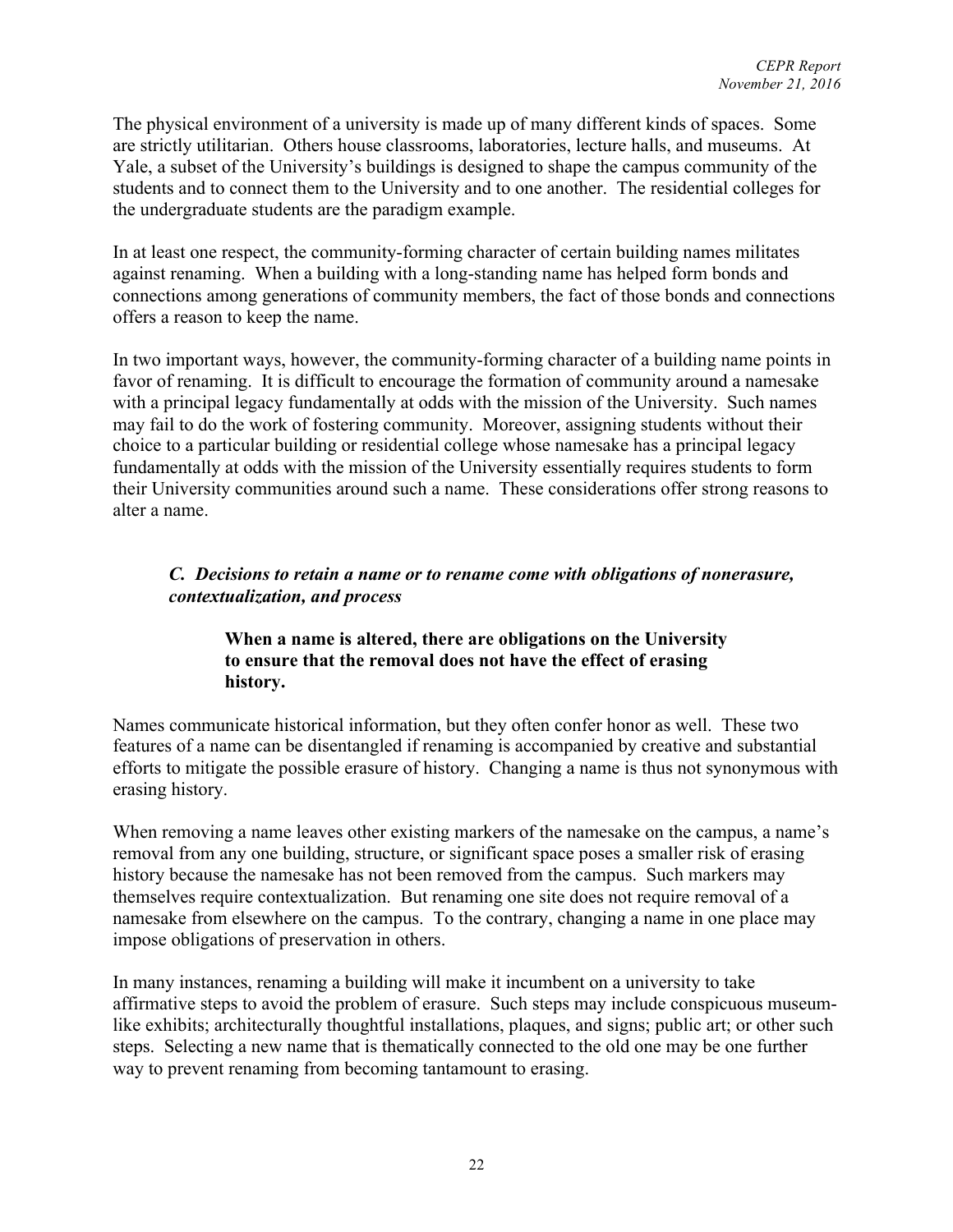The decision to change the stained glass window in Calhoun College in the late 1980s probably ran afoul of this principle of nonerasure. The University altered the window depicting John Calhoun and a kneeling slave by removing the image of the slave but leaving Calhoun intact. The result was a regrettable erasure of the history and meaning of the window. It might have been wise to remove the window from its position of honor and place it in a museum-like exhibit. Under some circumstances, it might have been an option to add contextualizing information explaining the window's origins and its significance, but to leave the window otherwise in place. The University did neither of these things, and instead sanitized it for viewing, leaving Calhoun in a position of honor and removing the slave whose indispensable presence complicated that honor and indeed cast it into doubt. The student who pressed hardest for a change in the stained glass says that he soon came to regret the removal of the enslaved person. As he sees it, editing out the ugly history of the stained glass did not adhere to the educational mission of the University. We agree.

### **When a name is retained, there may be obligations on the University to ensure that preservation does not have the effect of distorting history.**

When the University determines that a contested name should remain rather than change, it may have obligations of contextualization similar to those that accompany a name change. Examples already appear on the campus. A plaque recently installed in Ezra Stiles College memorializes the lives of Stiles's slave and two indentured servants.

### **The University ought to adopt a formal process for considering whether to alter a building name on account of the values associated with its namesake; such a process should incorporate community input and scholarly expertise.**

A decision about whether to change a building's name is one that ought to be guided by a formal process that incorporates wide input and draws on scholarly expertise to ensure that the relevant history has been explored and that the relevant principles have been considered and applied. This is especially true for building names because they are meant to be enduring and to offer continuity to the intergenerational life of the University. In our study of other universities' naming controversies, we found that well-considered processes for evaluating the relevant considerations often produced constructive dialogue and debate, regardless of the particular outcome.

In our judgment, it is not within the authority of this committee to set out specific procedures to be followed. But a process would serve the University well. It has been our aim to gather information and conduct a scholarly inquiry in a way that models what such a process might look like.

\* \* \*

23